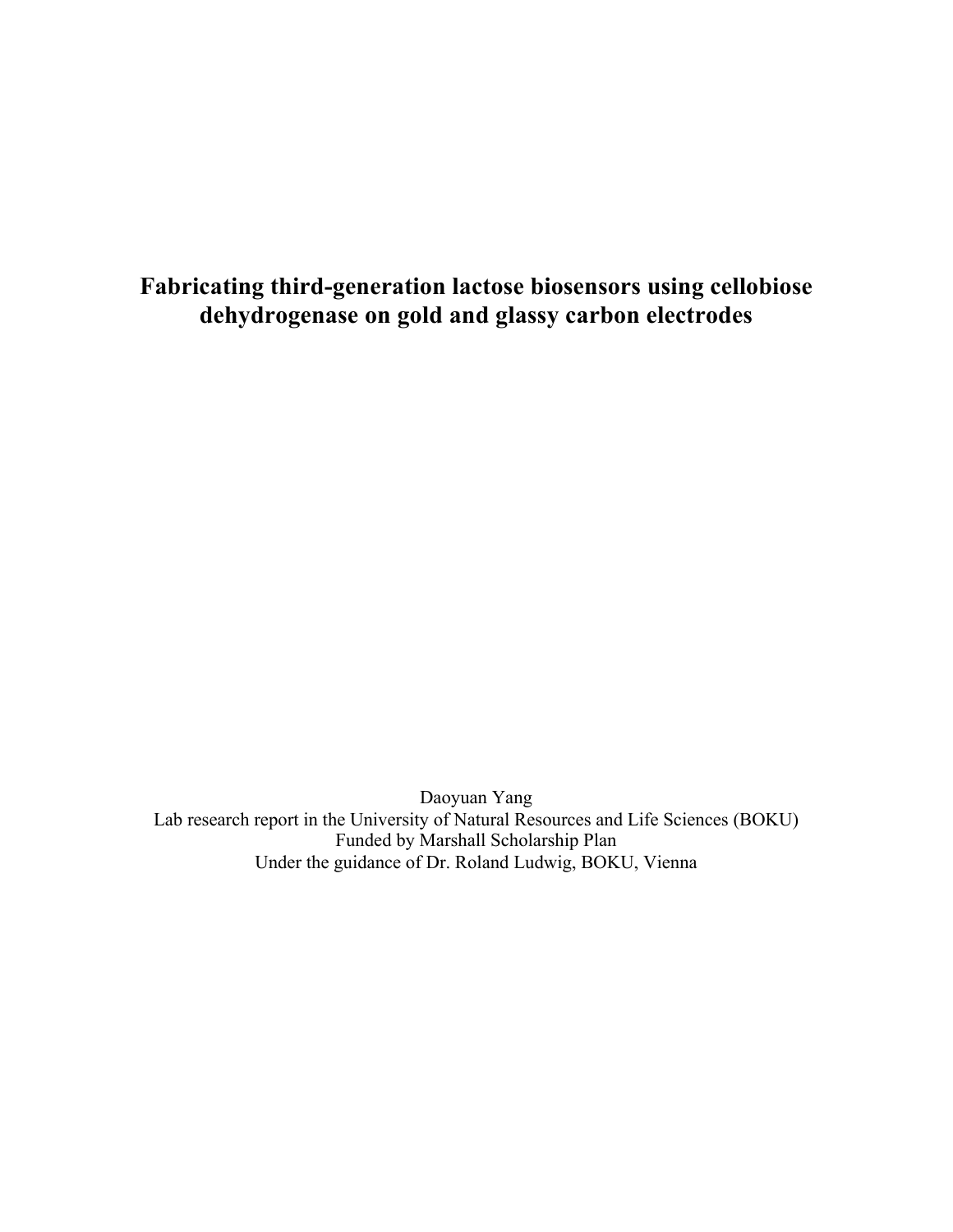#### **1. Introduction**

#### *Biosensor*

A biosensor is the device made of a biological element in intimate contact with a transducer, which is in turn connected to an electronic indicator. Biosensors can be classified by the method of transduction, and electrochemical biosensors are a subset using electrodes as the transducer. The most common biological elements related to the electrochemical biosensors include enzymes, antibodies, microorganism, plant and animal tissues, etc. (Corcuera, 2015).

Due to the lack of the industrial instrumentation for analysis, accurate analyses of biological materials are expensive and often need to be performed in the external laboratories. Even though the standard and conventional analyses methods are reliable to use, sometimes they are not capable of doing on-line implementation because of the long previous purification process time (Corcuera, 2003). Therefore, even though the biosensor technology was originally designed for medical diagnostics, its research was mostly driven by the lack of specific, low-cost, rapid, sensitive, and easy methods to detect biomolecules. Besides clinic usage, the biosensors also have great potential application value in other areas like agriculture, food, environment, military, veterinary services, etc. (Bahadır and Sezgintürk, 2015). In food and agricultural areas, biosensors can be a rapid analysis method for food composition, spoilage, pathogen contamination, pesticide, fertilizer residues, packaging, etc. (Biji et al., 2015; Corcuera, 2015; Narsaiah et al., 2012). It is desirable that biosensors can be as reliable as the conventional instruments for the reason of its specificity (Barthelmebs et al., 2010).

Biosensors were first introduced in 1960s, and since then it became a popular research topic till today. As for the commercial biosensors, the first one was a glucose biosensor by Yellow Springs Instruments back in 1973. By 2015, it was estimated that the global biosensor market reached approximately 12 billion dollars (Bahadır and Sezgintürk, 2015). Despite the many potential application areas mentioned before, the majority biosensor market is still restricted to the medical care for people with diabetes, obesity, cancer, etc. Biosensors for diabetes patients detecting glucose and for people doing pregnancy tests are the most commonly commercialized ones (Bahadır and Sezgintürk, 2015). Therefore, even though there are a huge number of publications each year, the efficiency of transforming the technology to the real products on markets is very low.

One reason is the high price of the biosensor system. Some expensive systems are used in research facilities, while the market usually requires a much lower cost. Some biosensor systems require thousands of dollars and each sensor transducer assembly can cost up to 80 dollars (Goode et al., 2014). Another important reason is the low stability. The limited biological components lifetime made it very difficult to be applied to the on-line analyses. Frequent maintenance will increase the expense, so an unstable biosensor also increases the cost. Due to the two reasons, the most successful and commonly used commercial biosensors today are the low-cost disposal biosensors to measure blood glucose for diabetes patients(Halalipour et al., 2016). In food industry, similar to other areas, only a few commercial devices are available and they are primarily to determine the glucose and lactic acid (Barthelmebs et al., 2010).

#### *Three generations of glucose biosensors*

Ever since the first enzyme-based glucose oxidase biosensor and an oxygen electrode were introduced, researches have been done to improve the system of monitoring glycemic levels. To summarize, there are in total three different stages, corresponding to three different generations of biosensors.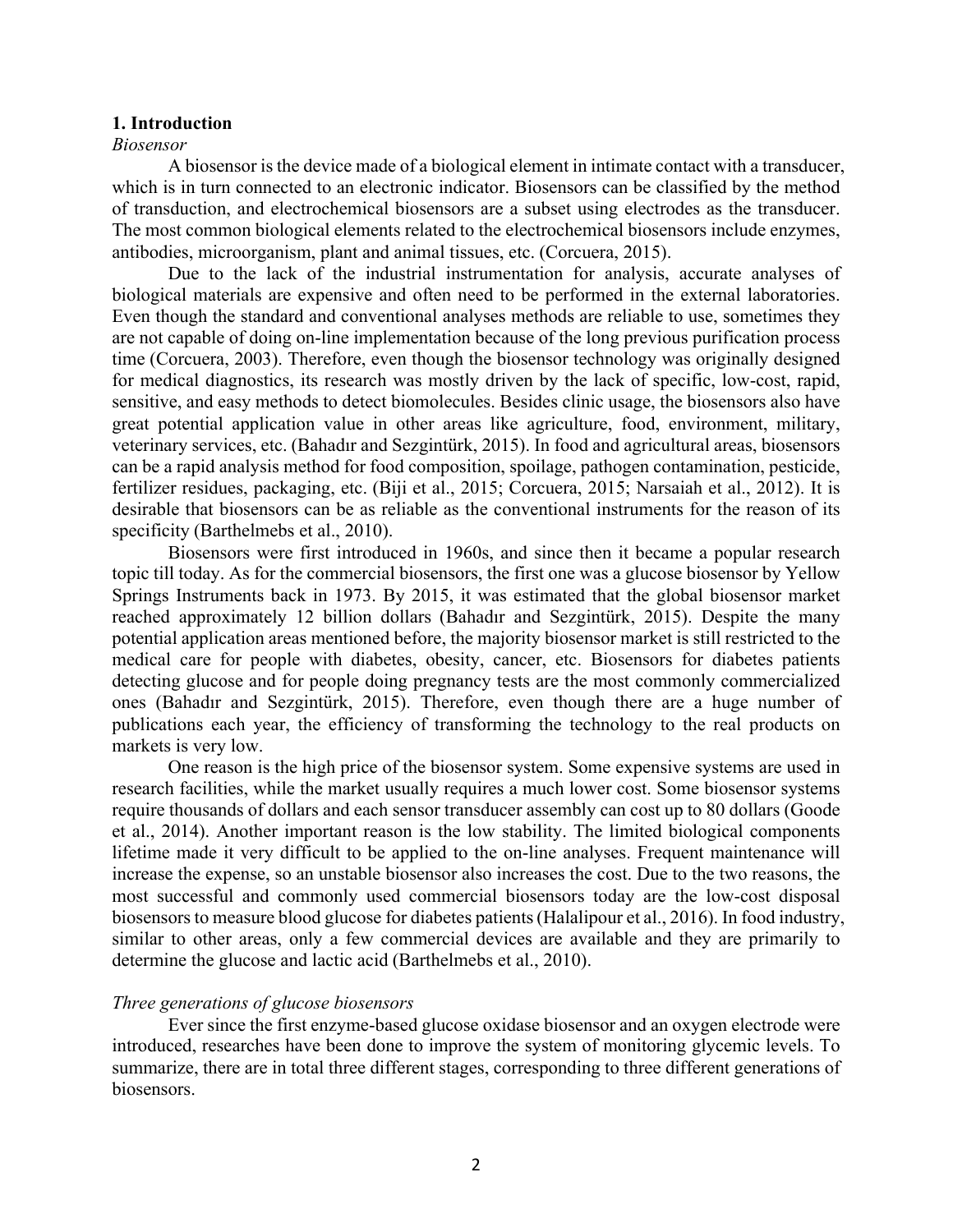First generation glucose biosensors measured the glucose concentration by monitoring the oxygen consumption by a Clark-type oxygen or hydrogen peroxide liberation with a Pt electrode polarized at +0.6 V vs. Ag|AgCl. Oxygen was the electron acceptor for that generation biosensors. The turning point from first to second generation of biosensors was the introduction of low molecular weight artificial redox mediators. These mediators were able to make the enzyme reaction at a much lower overvoltage by facilitating the electron transfer between the electrode and the enzyme active site. Therefore, the electron acceptor for the second generation biosensors became the electron mediators (redox dyes or artificial electron acceptors). This new electron acceptor was monitored colorimetrically or electrochemically; and apart from oxygen, it avoided the interference from other redox species. In the later research, the redox enzyme and the mediator were bound together through flexible polymeric backbones. In this way, the substrates and products can diffuse freely in and out. Thanks to this, the third-generation biosensors had direct electron transfer (DET), avoiding the toxic artificial electron mediators and lowering the errors when there were other interferences to the oxygen in the samples (Ferri et al., 2011; Stoica et al., 2006).

DET is believed to occur at considerable rates only over distances shorter than 20 Å between prosthetic groups and electrode surfaces and is reported for only about 50 redox enzymes out of 3500. For the application of redox enzymes in biosensors and biofuel cells, an efficient DET is certainly a great feature to achieve leading to a simple electrode setup and avoiding expensive or harmful mediators (Ortiz et al., 2012).

The rate of DET between redox enzymes and an electrode is dependent on many features: 1. The location of the redox enzyme center; 2. The orientation of the enzyme on the surface of the electrode; 3. The denaturation degree of the enzyme when contacting with the electrode surface; 4. Whether the enzyme is glycosylated or not. If so, the rate of the electron transfer will show an exponential decrease due to the extra insulating shell forms by sugar and also the increased distance the electrons need to pass (Stoica et al., 2005). Based on Marcus theory, the features are: "i) the distance between the redox site and the electrode surface; ii) the reorganization energy, which reflects the structural rigidity of the redox site in its oxidized and reduced forms; iii) the thermodynamic driving force of the ET, which is related to a proper synchronization between the redox potential of the protein and the polarization of the electrode surface" (Kovacs et al., 2012).

#### *Lactose biosensors*

Food products and their raw materials require extensive control in order to keep consumers safe, by protecting them against the sickness or death coming from food pathogens or harmful components.

Milk products are major constituents of our daily diet, and lactose is the main carbohydrate present in milk at a concentration of 4-5%. Lactose is a disaccharide formed from one galactose and one glucose molecule bonded through a  $\beta$ -1 $\rightarrow$ 4 glyosidic linkage. Determining lactose is a routine monitoring step in mild and dairy industry for quality control and also for safety. Lactose is a basic evaluating indicator for milk quality and also a detecting indicator for abnormal milk (coming from cows with mastitis). Determining the lactose concentration is also important for controlling the fermenting process for those fermented dairy products (Gürsoy et al., 2014). Another important impact of lactose to human is that a large population is lactose intolerant and suffering digestive disorders because of the deficiency of enzyme  $\beta$ -galactosidase. The principle is as followed. Lactose should be hydrolyzed into monosaccharides by b-galactosidase, and the monosaccharides will be bound to the mucosal membrane of the small intestine and then absorbed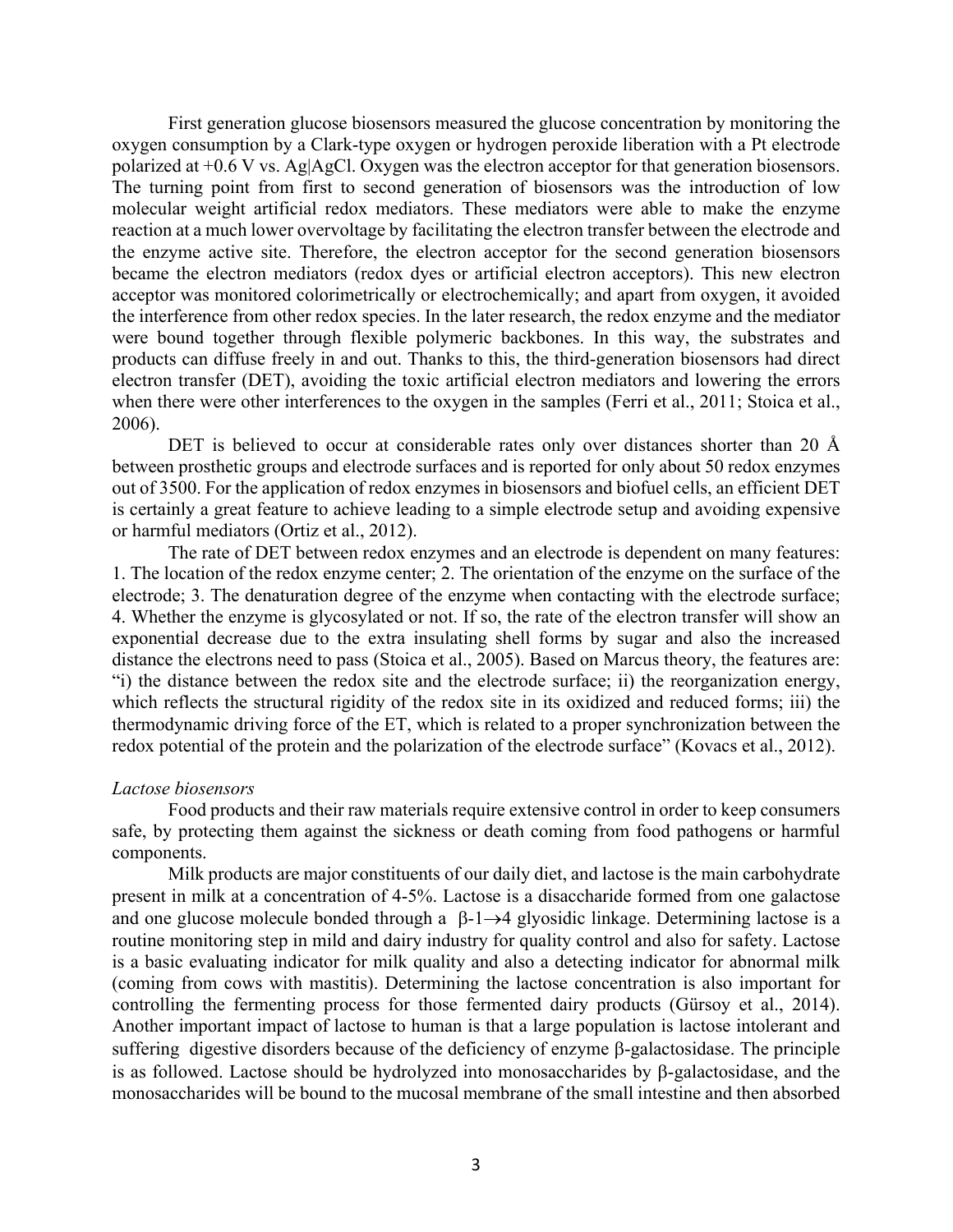by it. However, those people who is lactose intolerant have low or absent intestinal lactase activity and cannot metabolize the lactose into galactose and glucose. Therefore, the non-absorbed lactose will pass into the colon, causing water influx, diarrhea, and be fermented by intestinal microorganisms to cause cramping and flatulence (Gürsoy et al., 2014). So measuring lactose is essential to both for the consumers and food producers in dairy industry.

There are many methods being used to determine the lactose content, including titrimetry, gavimetric analysis, polarimetry, spectrophotometry, chromatography (gas, liquid and highpressure liquid chromatography), and infrared spectroscopy (Stoica et al., 2006). But most of the methods are expensive, time consuming or labor intensive. The gravimetric method is a conventional method and quite tedious while infrared and polarimetric methods are not specific to lactose. Although HPLC methods are accurate, these are expensive and require sophisticated instruments and training workers. It is required by the need of the industry to find something can be used routinely possible. The enzymatic methods are the most preferred ones since they are highly specific and relatively cheap. The cost is reduced since the enzyme can be recovered and used several times before disposing (Jasti et al., 2014). Therefore, among the different methods, biosensor is cheap, fast, reliable, and can be operated by unskilled personnel, which makes it having great potential to be an alternative to determine lactose routinely in industry.

Amperometric biosensors determining the lactose concentration were built by various researchers using different principles. Some were summarized as followed: (i) a cascade of three enzymes using  $\beta$ -galactosidase (GAL), glucose oxidase (GOx) and horseradish peroxidase (HRP) and based on electrochemical monitoring of 5-aminosali- cylic acid used as mediator for HRP; (ii) a bi-enzyme lactose biosensor consisting of co-immobilized GAL and GOx and based on measuring the production of  $H_2O_2$  using a Pt electrode; (iii) a glucose noninterference lactose sensor using co-immobilized GAL and galactose oxidase (GalOD) with or without HRP, and with ferrocene as efficient mediator for HRP; or (iv) using oligosaccharide dehydrogenase (Stoica et al., 2006).

#### *Cellobiose dehydrogenase*

As mentioned above, the third-generation biosensor approach uses enzymes that are capable of establishing direct electron transfer (DET) between their cofactor and the electrode surface. This transfer doesn't need any mediating substances. This kind of biosensor is more applicable with nanostructured electrode surface designs (Wang, 2005). A limited number of enzymes are capable of directly transferring electrons without any electrode modifications. This is due to the fact that for the majority of enzymes the active site is deeply buried within the protein structure in combination with the lack of a built-in electron transfer pathway connecting the active site with the surface of the protein (Matsumura et al., 2012). But with the enzymes having the feature, they allow the application of low polarization potentials close to the midpoint potential of the enzyme's cofactor (Felice et al., 2013).

Therefore, multi-domain enzymes are drawing more attention than before due to its feature that may support DET. These enzymes include flavocytochromes, quinohemoproteins, and multicopper oxidases, etc. The multi-domain often means they have both a catalytic domain and a redox domain (electron transfer pathway). This is of great interest since the redox domain can act as a built-in mediator like a bridge connecting the active site of the enzyme, which is the catalytic domain in this case, and the electrode (Matsumura et al., 2012).

Cellobiose dehydrogenase (CDH) is among these enzymes and is a hot research topic for decades. CDH is a monomeric oxidoreductase consisting two domains, flavodehydrogenase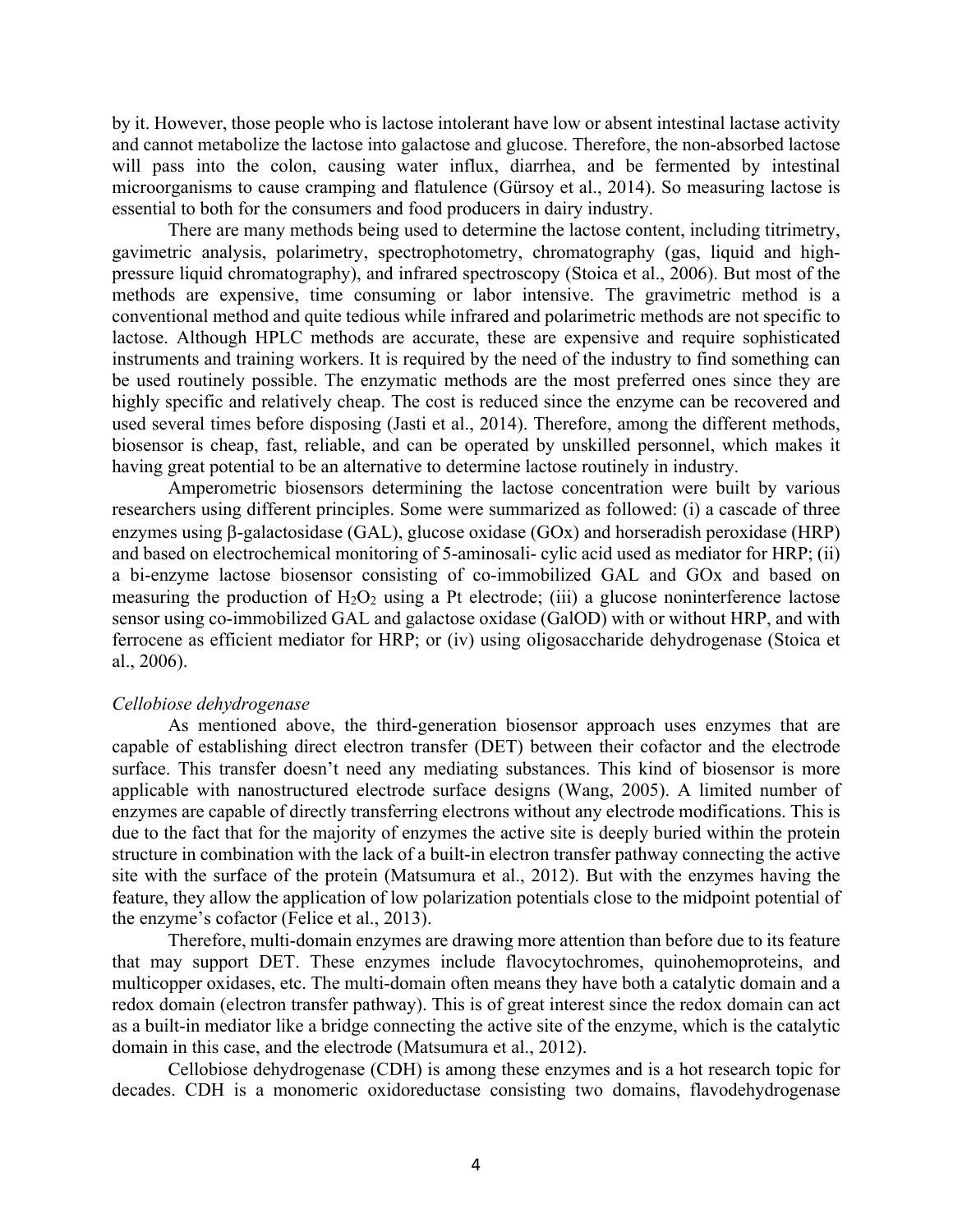domain ( $DH<sub>CDH</sub>$ ) and cytochrome domain ( $CYT<sub>CDH</sub>$ ). Molecular masses are usually within 90 to 100 kDa and the mass percentage of its glycosylation is around 10%. They are secreted by wood degrading fungi phyla Ascomycota and Basidiomycota. These fungi can be white or brown, can be phytopathogenic or composting (Tasca et al., 2011). The CDH enzyme family is a heterogenous group of proteins with protein sequences (749 to 816 amino acids) and sequence identities as low as 35% (Tasca et al., 2011). Depending on the origin the biochemical properties, CDH can vary in size (usually between 80 and 100 kDA), isoelectric point (usually below pH 5) substrate spectrum and pH optimum (Cipri et al., 2016). CDH also has an important function in wood degradation, due to the reasons that CDH is widely existed in fungi and it constitutes a considerable fraction of the lignocellulolytic enzymes secreted by these fungi (0.5–12%). Actually transcriptomic and proteomic analyses were applied to study the composition of lignocellulolytic enzyme cocktails and the up- and downregulation of single constituents recently. The results implied that CDH genes are up-regulated during growth under cellulolytic conditions from samples ascomycete fungus Neurospora crassa and on the white-rot basidiomycete model organism Phanerochaete chrysosporium (Ludwig et al., 2013).

CDH can be classified into three different groups or branches. Class I CDHs are formed by Basidiomycete CDH sequences (from the Atheliales, Corticiales and Polyporales). Class II is mainly from one sequence of ascomycete origin (Sordariales, Xylariales and Hypocreales). But class II has two sub-classes: class IIA and class IIB CDHs (Ludwig et al., 2013). As for class III, it is also suggested to be from the sequenced genomens, but it is still unknown the exact secretion source for it (Schulz et al., 2016). But it may be from the members of Eurotiales, Helotiales and Pleosporales since encoding sequences of CDH from a separate phylogenetic branch were found in these sequenced genomes (Ludwig et al., 2013). Concerning of the molecular architecture of these CDHs classes, there are some minor difference between class I and class II. There is a carbohydrate binding site on the DH<sub>CDH</sub> in class I; while it is a small C-terminal family 1 carbohydrate binding module (CBM1) in class IIA CDHs which is lacked in class IIB CDHs (Ludwig et al., 2013). Comparing class I and II in a different point of view, class I has a shorter sequence but is with a highly conserved linker region; while class II has a less conserved linker region. As for the catalytic properties, class I CDHs (basidiomycete to be more specific) is able to discriminate glucose very well and the internal electron transfer is only efficient at pH < 5.5 with optima between 3.5 to 4.0. On the other hand, class II CDHs has little discrimination to glucose, broader substrate spectrum, and its internal electron transfer pH can be neutral or alkaline. Therefore, this class II CDHs feature can further be explained as the adaptation behavior of fungi to the natural habitat and a polymer degradation mechanism (Tasca et al., 2011).

CDH plays an important part in the degradation process of cellulose from wood. Its natural substrate is cellobiose, which is a decomposition product from cellulose. CDH oxidizes cellobiose and reduces lytic polysaccharide monooxygenases (LPMOs), which in its reduced form supports the decomposition of cellulose (Cipri et al., 2016). But even though all CDHs prefer cellodextrines and cellobiose as substrates, they also convert lactose and some class II CDHs show activity for glucose as well (Cipri et al., 2016). Therefore, CDHs are good for making biosensors and bioelectronics tongues to detect lactose and glucose.

CDH is in the extrinsic group of the redox enzymes, and this can be concluded from the following statements cited from Guo and Hill: "With the former the catalytic reaction between an enzyme and its substrates takes place within a highly localized assembly of redox-active sites. There need be no electron-transfer pathways from these sites to the surface of the enzyme, where, it is presumed, it would interact with an electrode. For such intrinsic redox enzymes, electrode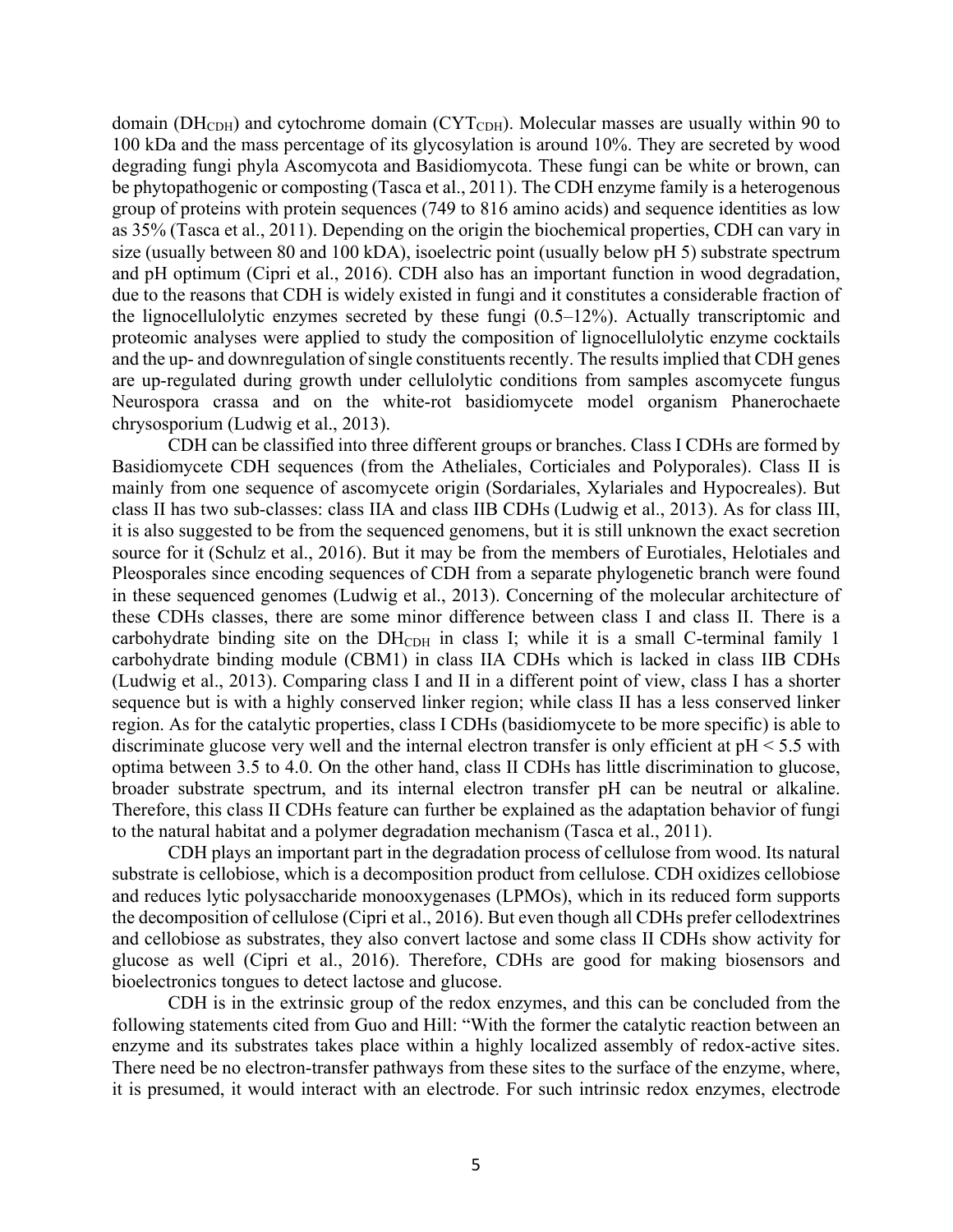reactions may require i) that the sites of the catalytic reaction be close to the protein surface, ii) that the enzyme can deform without loss of activity, iii) that the electrode surface projects into the enzyme, or iv) that electron transfer pathways be introduced by modification of the enzyme. With extrinsic redox enzymes, there is usually another protein involved in transporting electrons and therefore an electron-transfer pathway exists within the enzyme connecting the active sites to an area on the surface where the ancillary protein binds. If this area could be disposed toward an electrode, it would be possible for the enzyme electrochemistry to be obtained. (Guo et al., 1991)"

As mentioned above, CDH is a monomeric protein having two domains, the larger flavodehydrogenase domain (catalytically active) belonging to the glucose-methanol-choline (GMC) oxidoreductase superfamily and the smaller cytochrome domain containing haem b as a cofactor. These two domains have different structures and inherent properties. They are connected together by a "bridge", which is a polypeptide linker region (about 20 amino acids). The flavodehydrogenase domain is linked to the N-terminal of the cytochrome domain. This linker between both domains can be cleaved by proteases present in the culture supernatant (and in vitro by papain), with a still catalytically active DH<sub>CDH</sub>. Thanks to the feature of multiple domains, CDH is capable of having efficient direct electron transfer between the active site and an electrode surface. And during the direct electron transfer, the haem b is the electron transfer protein between flavodehydrogenase domain and a terminal electron acceptor (Ludwig et al., 2013). The reoxidation of CDH can occur at the reduced flavodehydrogenase domain by transferring the reduction equicvalents to a two-electron acceptor or, the electrons can be sequentially shuttled from the reduced flavodehydrogenase domain to the haem b cofactor, then followed by the reduction of two one-electron acceptors (Ludwig et al., 2013). The overall reaction can be briefly summarized as below: "The reaction catalyzed by CDHs starts at the  $DH<sub>CDH</sub>$  domain, which oxidizes cellobiose, cello-oligosaccharides, and some other carbohydrates (e.g., lactose) to their corresponding δ-lactones. The two electrons stored in the reduced FAD can be transferred onto small one- or two-electron acceptors, e.g., ferricyanide or quinones. Alternatively, the electrons can be transferred sequentially from the reduced FAD in the DHCDH to the heme b in the  $\text{CYT}_{\text{CDH}}$ by an intramolecular electron-transfer step and further on to a terminal electron acceptor like cytochrome c. (Ortiz et al., 2012)"

The flavodehydrogenase domain is peanut shaped and has the average molecular mass around 60 kDa without glycosylation, contributing to about 10% of the total mass. The isoelectric point of the flavodehydrogenase domain is often around 5, very low but varies for different enzymes. The non-covalently bound FAD cofactor in flavodehydrogenase domain is the actual component catalyzing the oxidation of carbohydrates (Ludwig et al., 2013).

The cytochrome domain is formed by two ellipsoidal antiparallel  $\beta$ -sheets and its molecular mass is about 22 kDa without glycosylation. The isoelectric point of the cytochrome domain is also very low around 3. The haem cofactor in cytochrome domain is coordinated by Met 65 and His 163. Haem b in cytochrome domain results in a low redox potential (100-160 mV vs. NHE at pH 7.0) (Ludwig et al., 2013).

DET is the most important feature for CDH when it is used in biosensor detection. But it is also important to know that CDH is also applicable for MET. When using the MET, electrons can be transferred to the electrode from either the flavodehydrogenase domain or the heme domain. For DET, it is necessary to have the heme domain, while as for MET, it is working either with the intact enzyme or just with the separated flavodehydrogenase domain (Tasca et al., 2008).

The main application of CDH is for detections, as biosensor, electronic tongues, etc. It has been used to fabricate biosensors to detect lactose and glucose, catecholamines, and also pollutants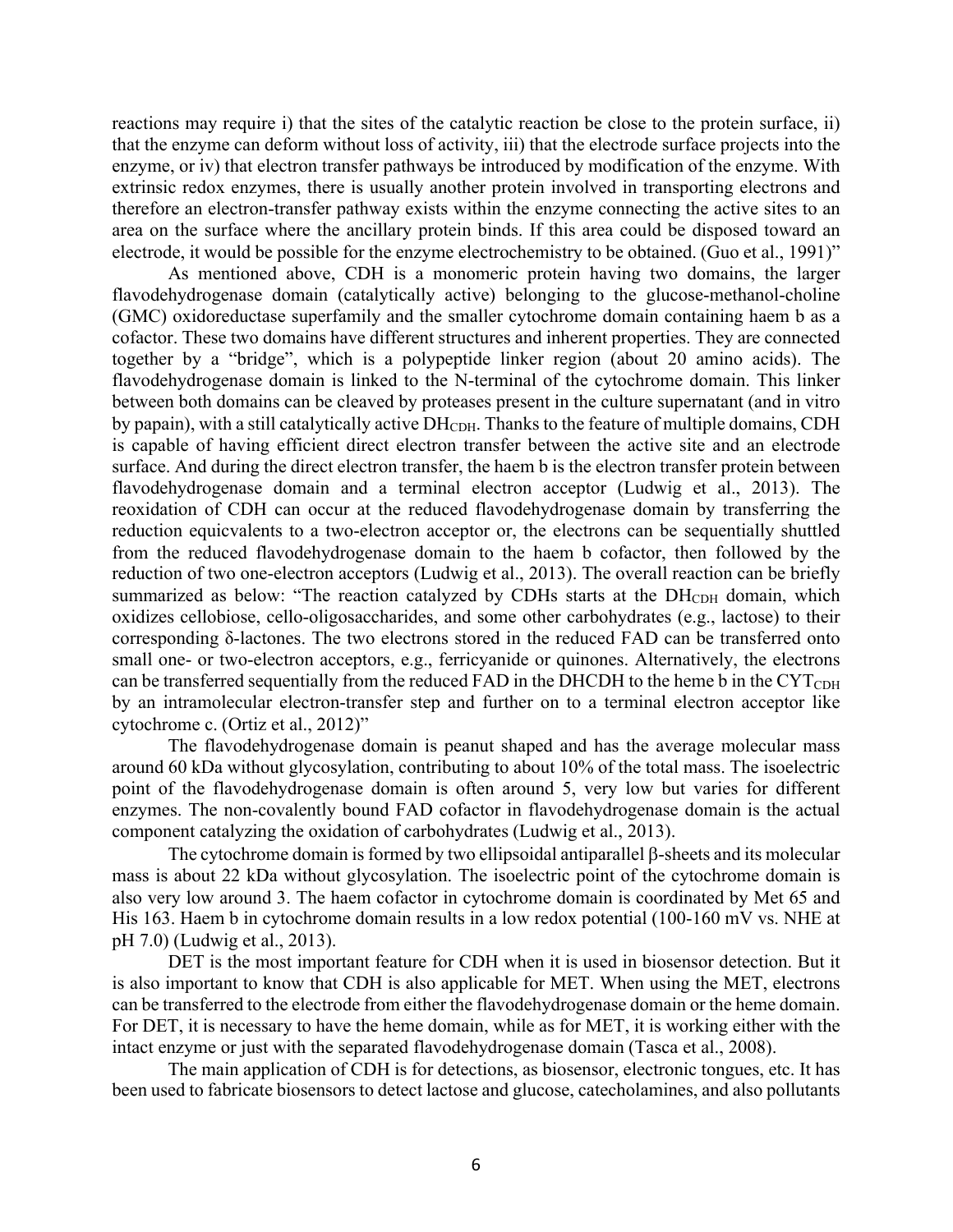such as phenolic compounds. The newly discovered CDH from the ascomycete Corynascus thermophilus (CtCDH) showed great potential in making the third-generation mediator-free glucose biosensors. This CtCDH can oxidase glucose at neutral pH and exhibits most efficient inter-domain electron transfer. CtCDH was researched to be absorbed on the surface of bare carbon electrodes and also the oxidatively shortened single-wall carbon nanotubes modified carbon electrodes. The analytical response by using the oxidatively shortened single-wall carbon nanotubes modified carbon electrodes was one-third higher than the one used with bare carbon electrode (Zafar et al., 2012).

Besides the detection, biofuel cell anodes involving of CDH also showed very promising application when using lactose and glucose as fuels. The advantage of CDH used in biosensors and in electronic tongues is, there is high catalytic current but also low electric potential, which is preferred to minimize the oxidation of any interfering compounds and to increase the cell voltage for the biofuel cells. Apart from these, CDH is also a promising catalyst for the precious chemical production like aldonic acids (Schulz et al., 2016).

#### *Electrode requirements for DET*

For the purpose of having a DET, the electrodes also need to be treated besides the usage of proper multi-domain enzymes. In particular, the high electron transfer rates require the correct orientation of the active sites and vicinity to the electrode surface (Tasca et al., 2011). If CDH is immobilized in a good position, an electrode can also be a terminal electron acceptor. DET between cytochrome domain and the electrodes has a slower rate than the internal electron transfer, so it is the rate-limiting step of CDH in solution (Ortiz et al., 2012).

In order to optimize the DET currents from CDH to electrodes, there are two directions mainly being researched. One direction is to use biochemical method to modify enzymes or the reaction cascade to increase the current of CDH-based electrodes. The other is to find new electrode materials, nanostructures, or to modify the electrode surfaces to increase the effective surface area for CDH binding; or to adjust to the proper orientation of the enzyme on the surface (Ludwig et al., 2013).

Novel nanostructures are being developed to increase the current density of bioelectrodes, based on the fact that a higher loading of the redox enzyme and a higher probability of correct orientation for DET can be obtained. The current nanostructure electrodes being researched include single-walled carbon nanotubes, gold nanoparticles, carbon nanotube-modified screenprinted electrodes, etc. (Ludwig et al., 2013).

Among all of the nanomaterials, metal nanoparticles (MNPs) is very important to modify electrodes, mainly due to their high surface area-to-volume ratios and high surface energy. This feature facilitates the immobilization of several kinds of proteins, and hence producing an electron conducting pathway between the prosthetic groups of enzymes and the surface of the electrodes. Using MNPs also makes the enzyme based electrode more stable. This can be interpreted as less enzyme is leached from the electrode due to the strong adsorption of proteins onto the uncoated nanometer-sized colloidal MNPs. This strong adsorption helps protein to retain its biological activity. MNPs is often deposited onto the electrode surface by drop-casting, covalent linkage, or electrodeposition directly from the metal precursor (Bollella et al., 2017).

As mentioned above, electrodes modified with nanomaterials have efficient DET reactions of redox enzymes due to the large surface area for protein attaching. And this is because the large surface area-to-volume ratios and the intrinsic biocompatibility. It was reported that the conventional electrodes (glassy carbon, graphite, screen-printed electrodes) modified with carbon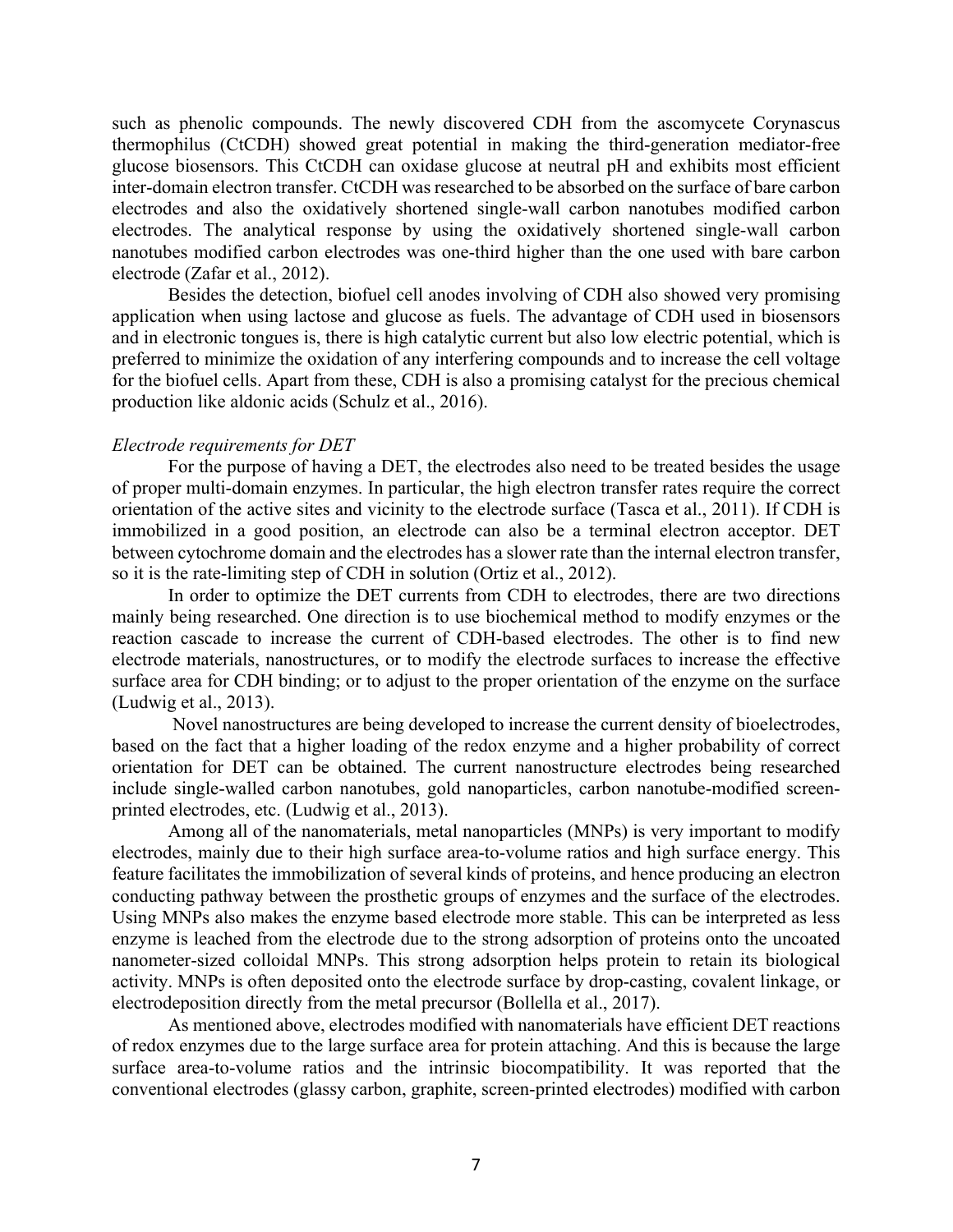nanomaterials did have more efficient DET reactions because of the efficient CDH adsorption on carbon-based nanomaterials (Matsumura et al., 2012).

But for Au electrode, it has to be modified to be bounded with the CDHs. In other words, CDHs cannot be linked or bound to an unmodified Au electrode surface. Therefore, the modified gold nanoparticles (AuNP) is often used. But the shortcoming is the modified gold nanoparticles have very low current density (Matsumura et al., 2012).

Besides using the nanomaterials, the electrodes are also often modified with different chemicals, such as thiol. The most commonly used electrode modifiers for DET are self-assembled monolayers (SAM) of functionalized thiols on Au electrode. These SAM can facilitate the ordered immobilization of proteins. But now the trend is more likely using functionalized aryl diazonium salts to replace the SAM, since diazonium is more stable and has higher possibility to be used on both metal and carbon surfaces. Therefore, the diazonium can be applied to both Au and glassy carbon electrodes (Tasca et al., 2011).

#### *Lactose biosensor using DET*

Lactose biosensors based on cellobiose dehydrogenase are third-generation biosenosrs as CDH is capable of doing DET which is a result of its two domain structures. Lactose is oxidized at the FAD containing dehydrogenase domain  $(DH_{CDH})$  and electrons are sequentially transferred to the heme b containing cytochrome domain  $\left(\frac{CYT_{CDH}}{CYT_{CDH}}\right)$ . CYT<sub>CDH</sub> then works as a built-in mediator and delivers the electrons to suitable electrodes like Au or glassy carbon electrodes (Tasca et al., 2013).

#### *Research need*

For DET, the initial problem of lacking communication between redox enzymes and the supportive electrode still remains. So DET is difficult to produce a high current density, which is needed for both sensitivity and power output needs of biosensors and biofuel cells. Some commonly used method to improve the situation includes: (i) co-immobilization of redox enzymes with a mediated electron-transfer method. The mediator can help as an electron-transferring bridge between the electrode and the enzyme. (ii) increase the electrode surface area using nanostructure designed to increase the enzyme contact area with the electrode. This may also increase the enzyme percentage oriented for DET. (iii) modifying the electrode surface to have a better enzyme orientation or attachment. (iv) protein engineering to the enzyme to improve the catalytic properties and orientation on the electrode. This may also minimize the distance between the redox-active cofactor of the enzyme and the electrode surface (Ortiz et al., 2012).

Though all four directions are being researched, it is of great interest for us to know how exactly the orientation of CDH placed on the electrodes can influence the response or DET rate from the enzyme to the electrodes. Therefore, we hypothesized that the orientation of CDH placed on the electrodes can change the DET rate from the enzyme to the electrode. And by achieving this, CDH was marked and only activated at different points by a postdoc in the lab, Su Ma. This ensured the CDH can only be bound to the electrode at certain orientation.

#### 2. Objective

To prove out hypothesis, the objective of this study is to fabricate biosensors by binding labeled CDH to Au or glassy carbon electrodes. Comparing the responses got from different biosensors to find out the best orientation of CDH should be attached on the electrodes to have the best DET rate.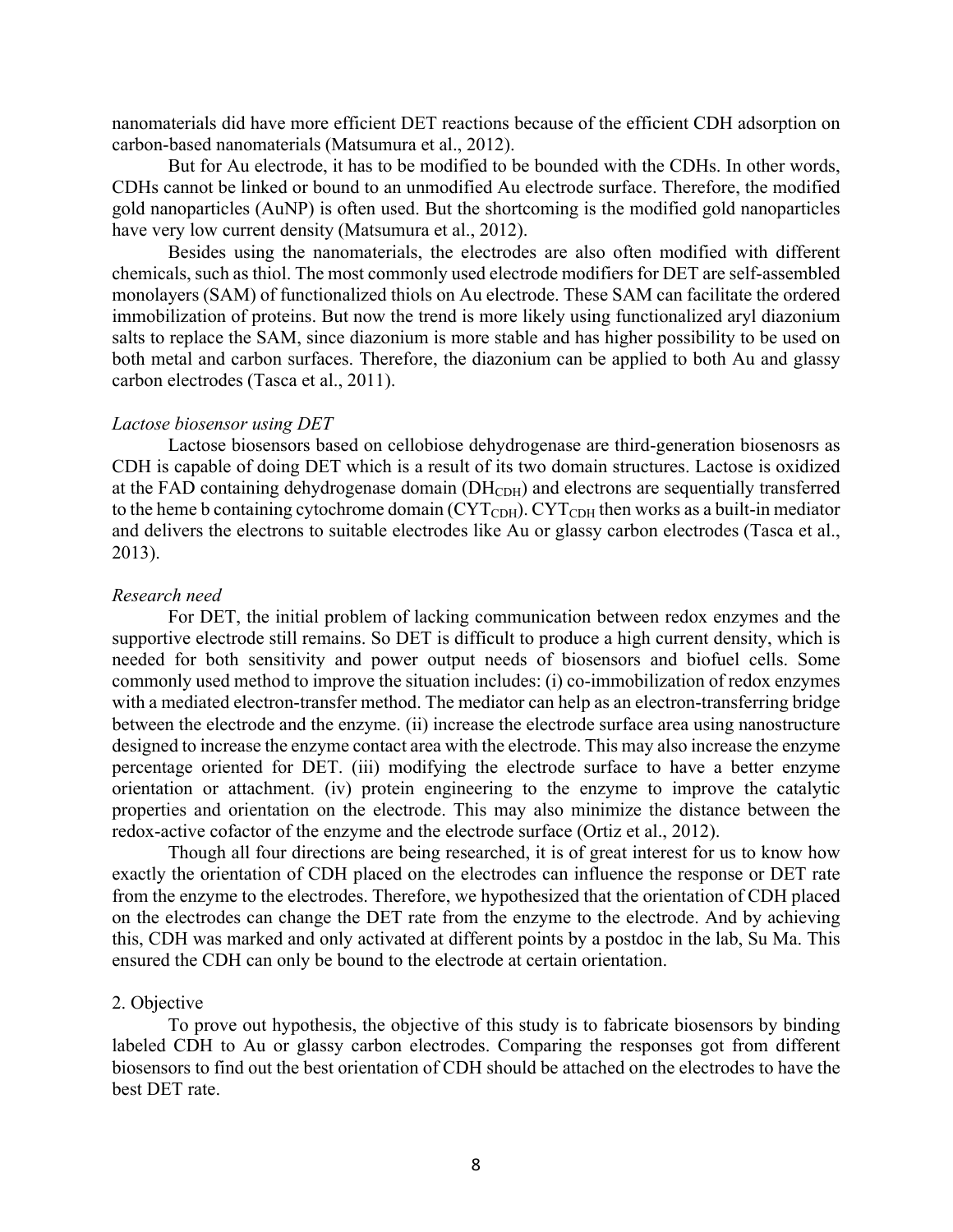#### 3. Experimental tests

*3.1. Test the procedure by entrapping enzyme on the electrode with a membrane Aim*

i). Get familiar with the experiment protocol;

ii). Confirm the enzyme is still active and find any improvement to the protocol.

# *Materials and methods*

*Electrodes cleaning and polishing*

Gold electrodes (diameter 1 mm) were prepared (cleaned and polished) and used for this test. They were dipped into a freshly prepared piranha solution  $(H_2SO_4:H_2O_2 = 3:1)$  for 10 min first. Then they were rinsed thoroughly and carefully with HQ-water. Cyclic voltammetry tests were conducted for all electrodes chemically cleaned in 0.1 NaOH with scan rate 100 mV/s in the voltage range of -0.205 to 1.205 V. This was another cleaning step in an electrochemical way. Then all electrodes were rinsed thoroughly and carefully with HQ-water.

After cleaning, the gold electrodes were polished with abrasive papers and alumina. For newly made electrode or electrodes haven't been used for a long time, the polishing should go through three polishing pads; while for the electrodes regularly used, the polishing just needs to go through the fine abrasive pads. First of all, electrodes were polished on a MQ pure water wetted abrasive paper (p1200/2500) until planar surfaces were observed. Then they were rinsed thoroughly and carefully with HQ-water. Secondly, the electrodes were polished on microcloth diamond pads (Buehler, Lake Bluff, IL, USA) in a diamond polishing suspension (1 µm, Buehler) for 5 to 10 min until planar surfaces were observed. Then they were rinsed thoroughly and carefully with methanol first, then with HQ-water. Finally, the electrodes were polished on microcloth alumina pad (Buehler, Lake Bluff, IL, USA) in a Masterprep polishing suspension  $(0.05 \mu m)$ , Buehler) for 5 to 10 min until very find and planar surfaces were observed. Then the electrodes were rinsed thoroughly and carefully with HQ-water. After polishing, all electrodes were ultrasonicated in HQ-water for 10 min to get rid of any alumina or other contaminant.

The electrodes were electrochemically cleaned again after the polishing and ultrasonic treatment. Cyclic voltammetry was conducted in  $0.5 M H<sub>2</sub>SO<sub>4</sub>$  for 20 cycles with a scan rate of 200 mV/s in the range of -0.205 to 1.745 V. Then they were thoroughly and carefully rinsed with HQ-water. If not to be used immediately, the electrodes should be stored in  $0.5$  M  $H<sub>2</sub>SO<sub>4</sub>$ . If the electrodes were used for making biosensors immediately, then they should be left in HQ-water.

## *Electrode modification*

Firstly, diazonium salt was reduced electrochemically on the gold electrode. 8 mg diazonium salt and 165 mg tetrabutylammonium tetrafluoroborate (TBATFB) were dissolved in 6.5 ml acetonitrile to make the solution. The cyclic voltammetry was conducted for 10 cycles with a scan rate of 50 mV/s in the voltage range of 0 to -0.8 V. The solution needed to be made fresh every time and the color was light yellow. Then the electrodes were rinsed with ethanol and HQwater. Then they were dipped into 2 M HCl and stirred for 45 min to get rid of the Boc-protecting group. The electrodes were cleaned again by rinsing with ethanol and left dry.

Secondly, the spacer was coupled to the electrodes with diazonium salt on them. 10% 3C spacer solution was prepared fresh every time. 7.6 mg Boc- $\beta$ -alanine was mixed with 36.72 µl butyric acid, 180 µl N-(3-Dimethylaminopropyl)-N-ethyl-carbodimide hydrochloride (EDC) and 69 mg N-Hydroxysuccinimide (NHS) in 10 ml DMF. The electrodes were dipped into the solution and covered with petrifilm to prevent evaporation for 16 h. The electrodes were then cleaned with ethanol and HQ-water. Then the electrodes were cleaned again using HCl by dipping them into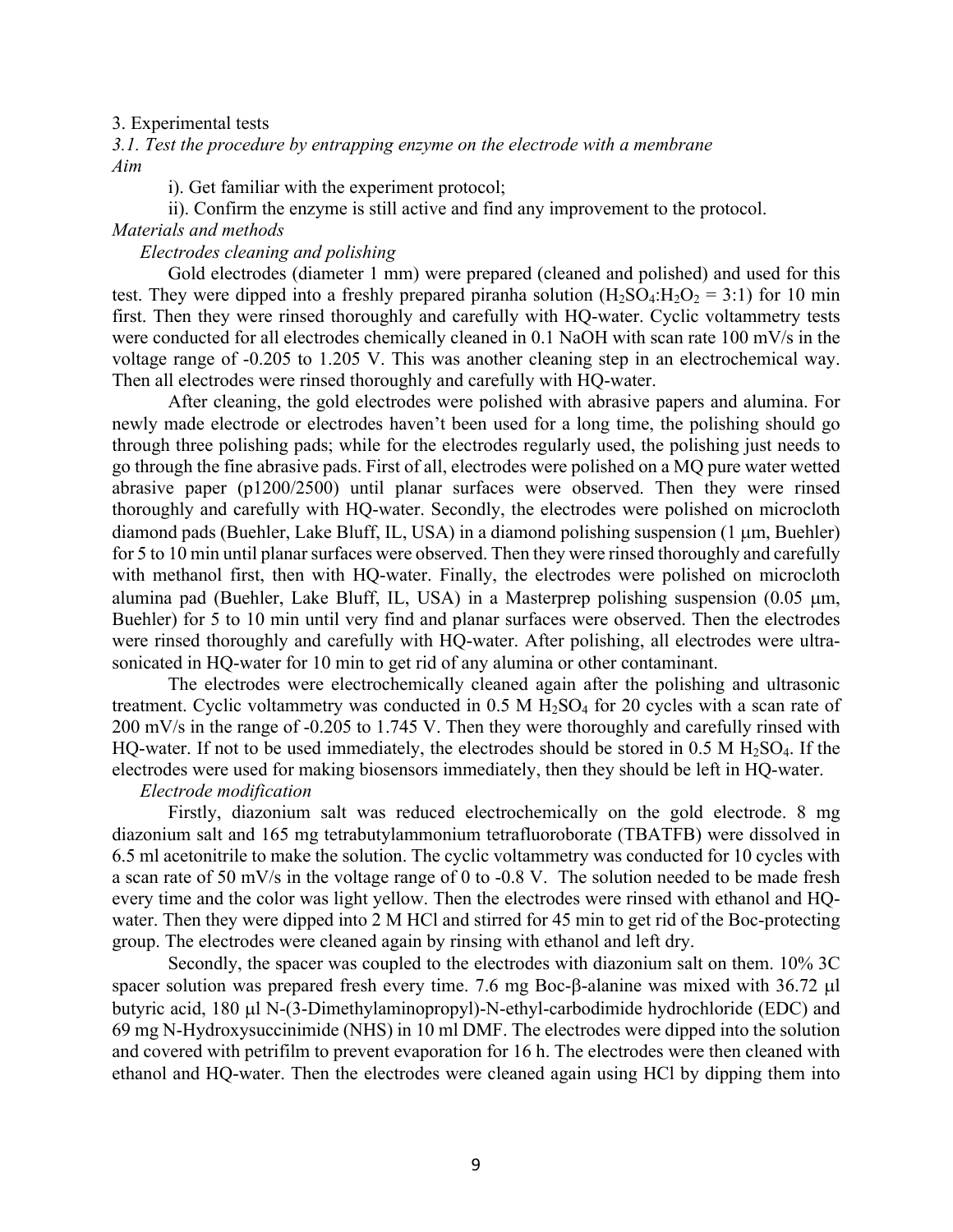the 2 M HCl solution and stirring for 45 min to get rid of the Boc-protecting group. The electrodes were then cleaned with HQ-water and ethanol and left dry.

Finally, the maleimide was coupled onto the electrodes. 8.45 mg maleimide was dissolved into the mixture of 60 mM NHS and 0.1 M EDC in DMF. The solution had to be made fresh every time and the NHS and EDC mixture should be made first. The electrodes were dipped into the solution and covered with petrifilm to prevent evaporation for 16 h. The electrodes were then cleaned with ethanol and HQ-water. All the electrodes in the above steps can be left in HQ-water temperately.

#### *Enzyme immobilization*

CDH enzyme Mu7 was diluted 1:1 with 50 mM Bis-Tris/ 30 mM CaCl<sub>2</sub> pH 7.4 buffer. In this case, the enzymes were not truly immobilized onto the electrode by were trapped by the membrane. A small amount of the diluted enzyme was transferred by a pipette to the center of a holder on the electrode. Then the enzyme was covered by a membrane and locked position with a rubber ring.

*Tests*

5 ml 50 mM Bis-Tris/ 30 mM CaCl<sub>2</sub> pH 7.4 buffer was transferred to the reacting vial. Ar was flushed into the solution for 15 min for mixing and conditioning before each cyclic voltammetry (CV). The CV was conducted for 2 cycles with the scan rate of 5 mV/s in the voltage range of 0 to -0.2 V. Buffer alone and buffer with 10 mM lactose were tested for 4 different electrodes.

#### *Results and discussion*

Differences between solutions with substrate (lactose) and without substrate (buffer only) can be distinguished from the CV plots easily. This indicated that the electrode modification protocol was applicable. But it didn't give any information about how well the enzyme can be immobilized onto the modified electrodes.

# *3.2. Fabricate biosensors using the same protocol*

*Aim*

i). To confirm the immobilization step of the protocol worked;

ii). To check whether it was the spacer that made the response too low to be detected.

#### *Materials and method*

### *Electrodes cleaning and polishing*

Gold electrodes were still used for this test. The method for cleaning and polishing was the same as described in session 3.1.

#### *Electrode modification*

Electrochemical diazonium salt reduction onto the electrodes were the same as described in session 3.1. The maleimide coupling was also the same as described in session 3.1.

As for the spacer, a new spacer thioglycerol was also used to compare the results with the spacer Boc- $\beta$ -alanine. The detailed methods were described in session 3.1.

# *Enzyme immobilization*

Enzyme was thawed fast under the warm water and diluted with pH 7 phosphate buffer (1:5). The diluted enzyme was then transferred onto the modified electrode surface. The whole surface area had to be covered with the enzyme solution. The electrodes were then covered with a small centrifuge tube to prevent any evaporation. The enzyme contact time was controlled between 30 min to 1 h. The electrodes were rinsed with the Bis-Tris buffer before CV tests.

*Tests*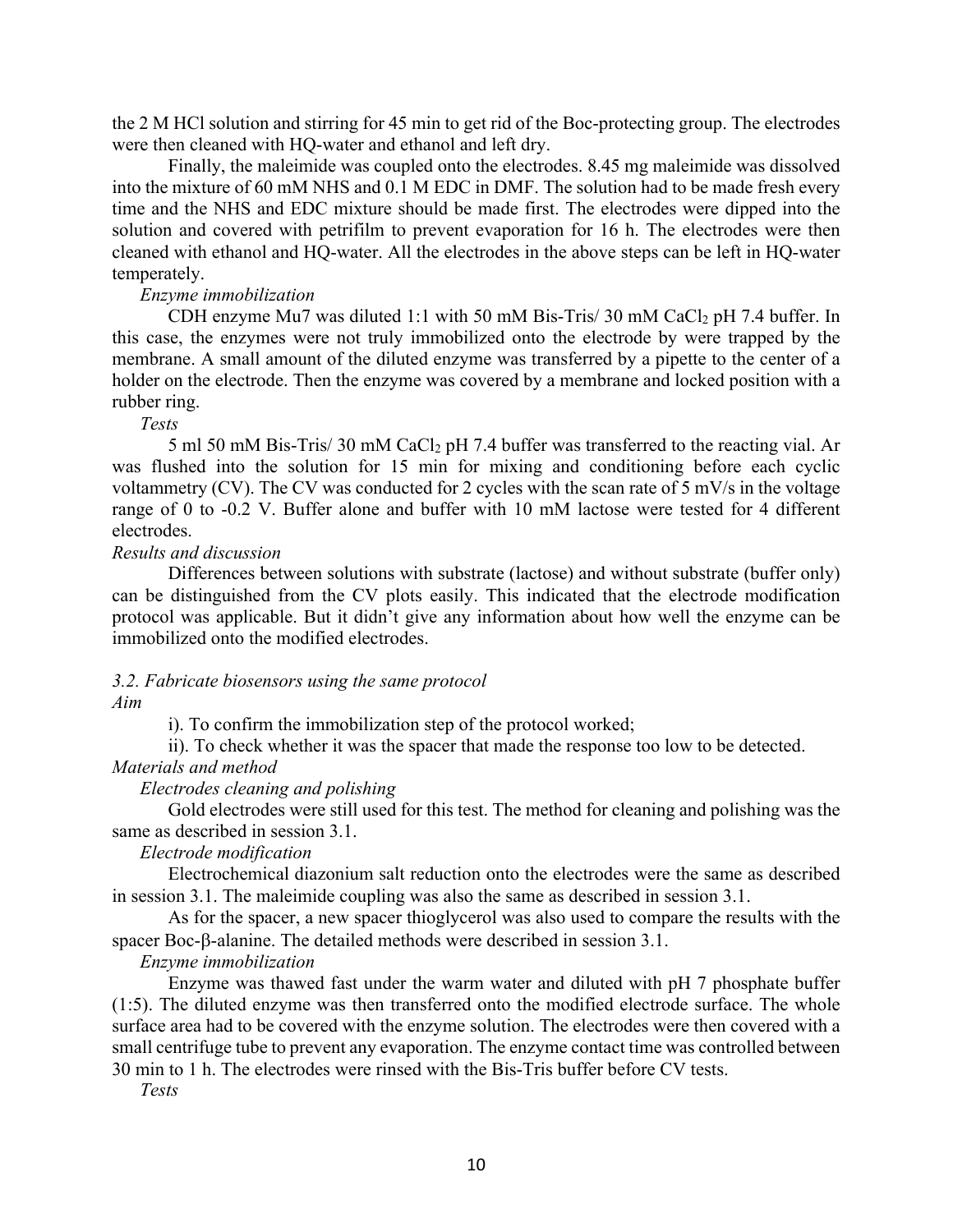Both DET and MET were tested. MET was conducted by CV for 4 cycles with scan rate 2 mV/s in the voltage range of 0.1 to 0.45 V, while DET was conducted by CV for 2 cycles with scan rate 1 mV/s in the voltage range of -0.3 to 0.15 V. 6 ml buffer was transferred into the vial instead of 5 ml. For MET, the tested solutions were 50 mM Bis-Tris/ 30 mM CaCl<sub>2</sub> buffer (pH 7.4)  $+$  100 µl potassium ferricyanide, 50 mM Bis-Tris/ 30 mM CaCl<sub>2</sub> buffer (pH 5.5)  $+$  100 µl potassium ferricyanide, 50 mM Bis-Tris/ 30 mM CaCl<sub>2</sub> buffer (pH 7.4) + 100 µl potassium ferricyanide + 10 mM lactose, 50 mM Bis-Tris/ 30 mM CaCl<sub>2</sub> buffer (pH 5.5) + 100 µl potassium ferricyanide  $+10$  mM lactose. For DET, the tested solutions were 50 mM Bis-Tris/ 30 mM CaCl<sub>2</sub> buffer (pH 7.4), 50 mM Bis-Tris/ 30 mM CaCl<sub>2</sub> buffer (pH 5.5), 50 mM Bis-Tris/ 30 mM CaCl<sub>2</sub> buffer (pH 7.4) + 10 mM lactose, and 50 mM Bis-Tris/ 30 mM CaCl<sub>2</sub> buffer (pH 5.5) + 10 mM lactose. The enzymes used in this test included Mu3 and Mu5. *Results and discussion*

This tests included 7 treatments: no spacer, with spacer thioglycerol, with spacer Boc-balanine, enzyme Mu3, enzyme Mu5, buffer pH 5.5, buffer pH 7.4. And all electrodes were tested both DET and MET. The reason having this design is that too much spacer, or even the existence of the spacer can compete with the enzyme for the limited electrode surface areas. Whether having the spacer or not, the type of spacer, and also the concentration of the spacer solutions may all contribute to the failure of enzyme immobilization. Two enzyme mutations were also tested in case the enzyme couldn't attach due to the specific orientation requirement for the enzyme. As for pH, the optimal pH for lactose is around 6. Therefore, trying buffer with pH 5.5 was expected to have a better result than pH 7.4. Finishing all these combinations took around 1.5 months.

However, unfortunately, all experiments gave us bad results, showing no difference with and without the substrate added. A high concentrated lactose was also used to make sure there were enough substrate to give a strong signal when the enzyme was immobilized. But nothing worked, indicating no matter having the spacer or not, no matter the pH is 7.4 or 5.5, no matter what enzyme mutation used, the enzyme just couldn't be immobilized onto the surface of the gold electrode. Therefore, we moved to the glassy carbon electrode to give another shot.

## *3.3. Test with glassy carbon electrode using the same protocol Aim*

i). To check if the previous failures are due to the electrode material.

# *Materials and methods*

*Electrodes cleaning and polishing*

For all glassy carbon electrodes, the electrodes were only cleaned physically which was polishing. No chemical cleaning was operated and the polishing protocol was the same as described in session 3.1. All polishing pads and polishing solutions were changed to the newly purchased ones.

# *Electrode modification*

The electrode modification was mostly the same as described in session 3.1. The electrodes were stored in acetonitrile before and after the diazonium reduction. The spacer was Boc- $\beta$ -alanine in this test.

## *Enzyme immobilization*

Enzyme Mu3 was used and diluted with pH 7 phosphate buffer 5:1. And the time the enzyme stayed on the surface of each electrode was controlled to be at least 1 h.

*Tests*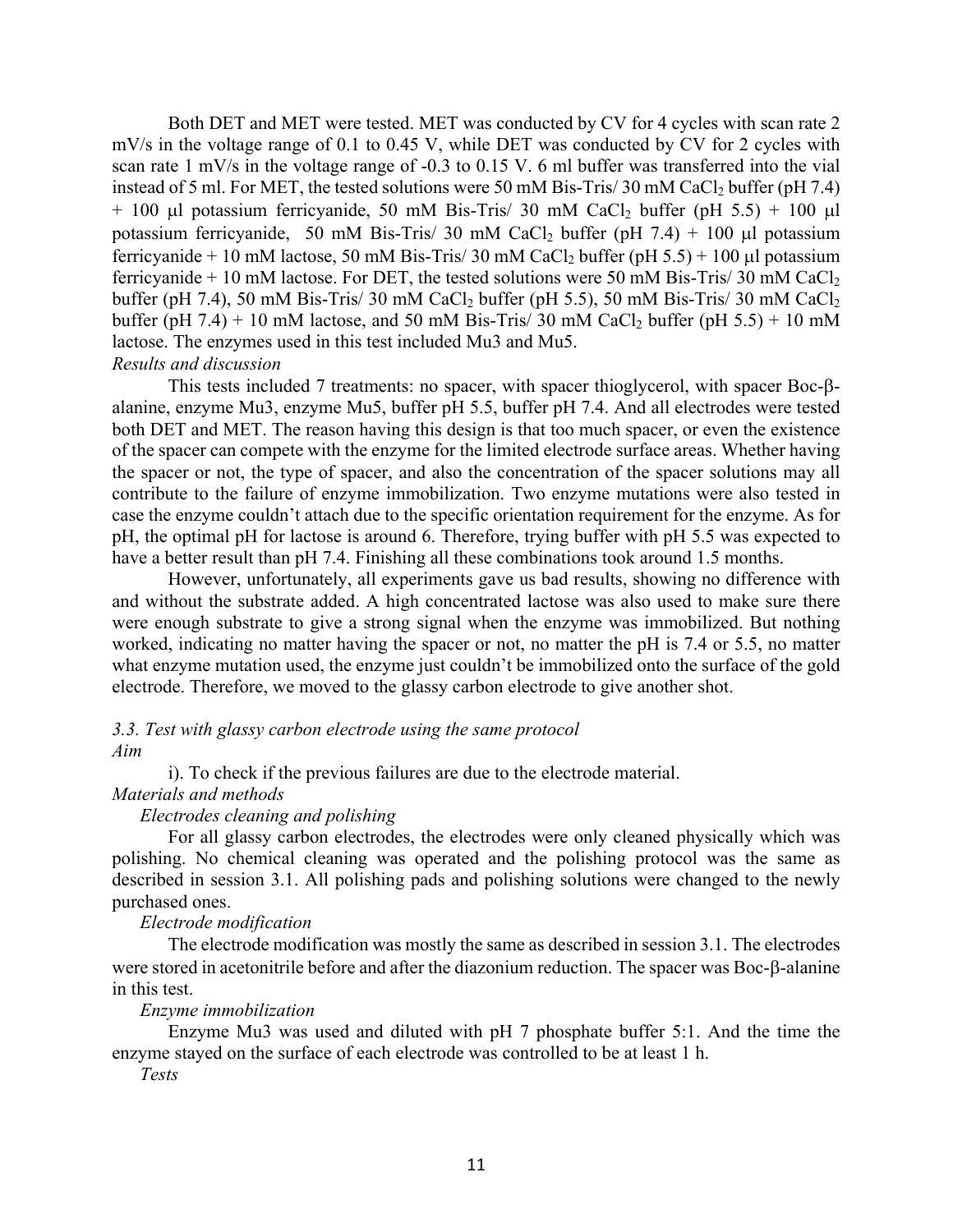Both DET and MET were tested with CV. The CV settings were the same as described in session 3.2. Argon was purged into the reacting vial for at least 20 min for DET test, while for at least 5 min for MET. The buffer was changed to the 50 mM acetic acid buffer pH 5. *Results and discussion*

The results were the same as the gold electrode: no difference between the buffer with and without lactose, no matter it was MET or DET. It implied that the enzyme couldn't be immobilized to the glassy carbon electrodes with the old protocol, either. Therefore, it indicated that this problem was not a simple electrode material problem. Another protocol had to be developed in order to have better results.

### *3.4. Test with glassy carbon electrodes with new protocol Aim*

i). To test whether the newly developed protocol would work;

ii). To test whether the more concentrated enzyme can make any difference.

*Materials and methods*

*Electrodes cleaning and polishing*

The electrodes were only physically polished as described in session 3.1.

## *Electrode modification*

A solution containing 2 mM N-Boc-1,6-hexanediamine, 18 mM N-(2-aminoethyl) acetamide and 0.1 M TBATFB in acetonitrile was prepared and purged with Ar for 20 min in the electrochemical reacting vial. The covalent immobilization of the amines onto the glassy carbon electrodes was performed by chronoamperometry holding the electrode potential at 2 V vs. SCE for 180 s. The electrode was then washed with acetonitrile and the Boc-protecting group was removed in 4 M HCl in dioxane under gently stirring for 45 min. For the coupling of 6C-spacer, a solution containing 10 mM N-Boc-6-aminohexanoic acid, 60 mM NHS, and 0.1 M EDC in DMF was prepared and stirred for 15 min. Electrodes were immersed for 16 h in the solution, and then washed with acetonitrile and water and then dried. The Boc-protecting group was removed from the 6C-spacer in 4 M HCl in dioxane under gently stirring for 45 min. For the coupling of maleimide, a solution containing 25 mM N-maleoyl-β-alanine, 60 mM NHS, and 0.1 M EDC in DMF was prepared and stirred for 15 min. Electrodes were immersed in the solution for 16 h, then being washed with acetonitrile and water and then dried.

## *Enzyme immobilization*

Enzyme was centrifuge filtered to be made more concentrated. The enzyme was recovered from  $-30^{\circ}$ C fridge and then thawed with  $25^{\circ}$ C water and sit in ice. The liquid enzyme was transferred into the filtration tube and centrifuged at  $4^{\circ}$ C (15 rcf) to concentrate it. Enzyme Mu7 was used for this test. 5 µl enzyme was mixed with 1 µl pH 7 phosphate buffer right before each test. The diluted enzyme was transferred onto the electrode surface for 1 h before running the CV test.

*Tests*

Both DET and MET were tested. MET was conducted by CV for 4 cycles with scan rate 2 mV/s in the voltage range of 0.1 to 0.45 V, while DET was conducted by CV for 2 cycles with scan rate 1 mV/s in the voltage range of -0.3 to 0.15 V. 6 ml Acetic acid buffer (pH 5) was used this time.

## *Results and discussion*

The new protocol failed to give a good result. There was still no enzyme immobilized on the electrode to give any signals. Therefore, it was clear by now that the experiment failure was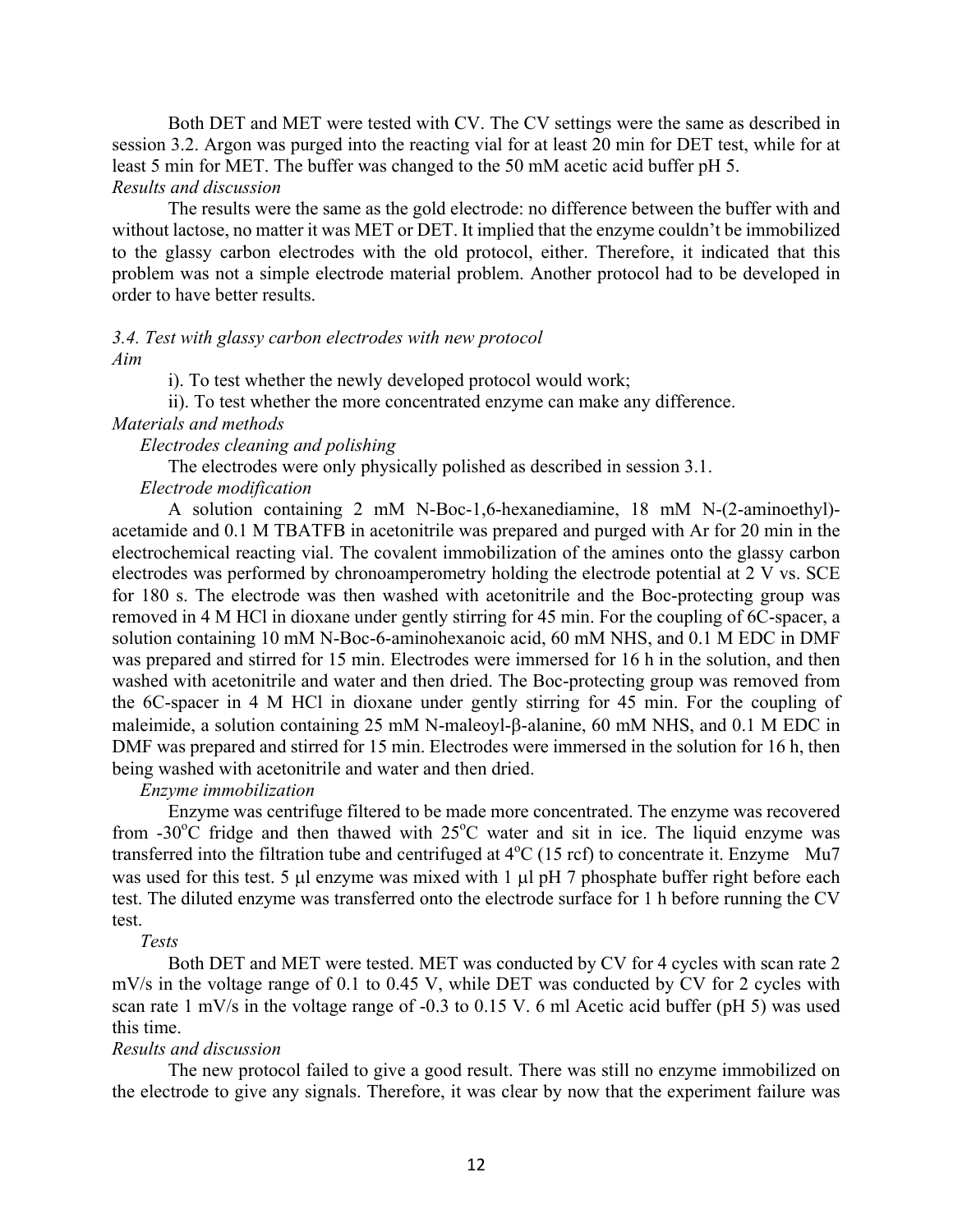not related to polishing (used new pads and solutions, polishing long time, CVs were scanned for every electrode right after polishing), buffer pH (pH 7.4, pH 5.5, and pH 5 were all tried), enzyme concentration (the enzyme was so concentrated by then). And probably it was also not a problem of the electrode materials. Therefore, it was worth checking step by step to see from which step it started to go wrong.

# *3.5. Step by step checking*

*Aim*

i). Use substitute to test every step to find out the exact place going wrong;

ii). Compare the two protocols for the first electrode modification step in order to avoid doing the chronoamperometry.

## *Materials and methods*

i). During the last test, it was not very confident when performing the chronoamperometry, especially when it didn't give any feedback like the cyclic voltammetry. But the good thing is there is one way to test whether the amino group was successfully attached to the electrode. The CV could give a typical plot when amino-modified electrodes react with the anthraquinone-2 carboxylic acid solution.

Therefore, 10 electrodes were cleaned and polished for this test. 5 electrodes were used the diazonium as described in session 3.1; the other 5 electrodes were used the chronoamperometry methods described in session 3.4. A solution containing 25 mM anthraquinone-2-carboxylic acid, 60 mM NHS, and 0.1 M EDC in DMF was prepared and stirred for 15 min. The electrodes were dipped into the solution with gently stirring for 16 h. After washing the electrodes with acetonitrile and water, the electrodes were tested using CV in 0.1 M phosphate buffer (pH 7) for 5 cycles with the scan rate 100 mV/s in the voltage range from -0.25 to -0.65 V.

ii). Since the spacer did the similar modification to the electrodes, whether the spacer was successfully attached on the electrode can also be checked partially using the method above. The shortcoming is the CV plot will show a typical plot even when the spacer is not attached but with a good diazonium layer. However, the spacer check step is not of vital importance since the enzyme can still be immobilized on the electrode without the spacer theoretically.

As for testing the maleimide-modified surface, the thiols can be a good substitute for enzyme to attach to the surface. The reaction between the nitrothiophenol and the maleimide is spontaneous and very fast. The electrodes to be tested are only needed to put into the nitrothiophenol solution for 30-60 min to finish the reaction. The CV plot in buffer or in acidic solutions can be the reference of a good maleimide-modified surface.

10 electrodes (GC1 to 10) were divided into two groups. GC1 to GC5 were modified the first step (diazonium) using the protocol described in session 3.1. GC6 to GC10 were modified the first step using the protocol described in session 3.4. All 10 electrodes were immersed into the spacer solutions for 16 h. GC 1, 2, 3, 6, 8, 9 were washed with 4 M HCl to remove the Bocprotecting group. GC 1, 2, 8, 9 were immersed into the maleimide solution overnight. GC1 and GC8 were continued doing the enzyme immobilization; while GC2 and GC9 were tested with nitrothiophenol. GC 3, 4, 5, 6, 10, 11 were tested with anthraquinone-2-carboxylic acid solution. These tests were repeated twice but the nitrothiophenol tests were not finished the second time.

# *Results and discussion*

All electrodes showed the typical CV plot after reacting with anthraquinone-2-carboxylic acid overnight. Therefore, it implied that both protocols did well in the first step to modify the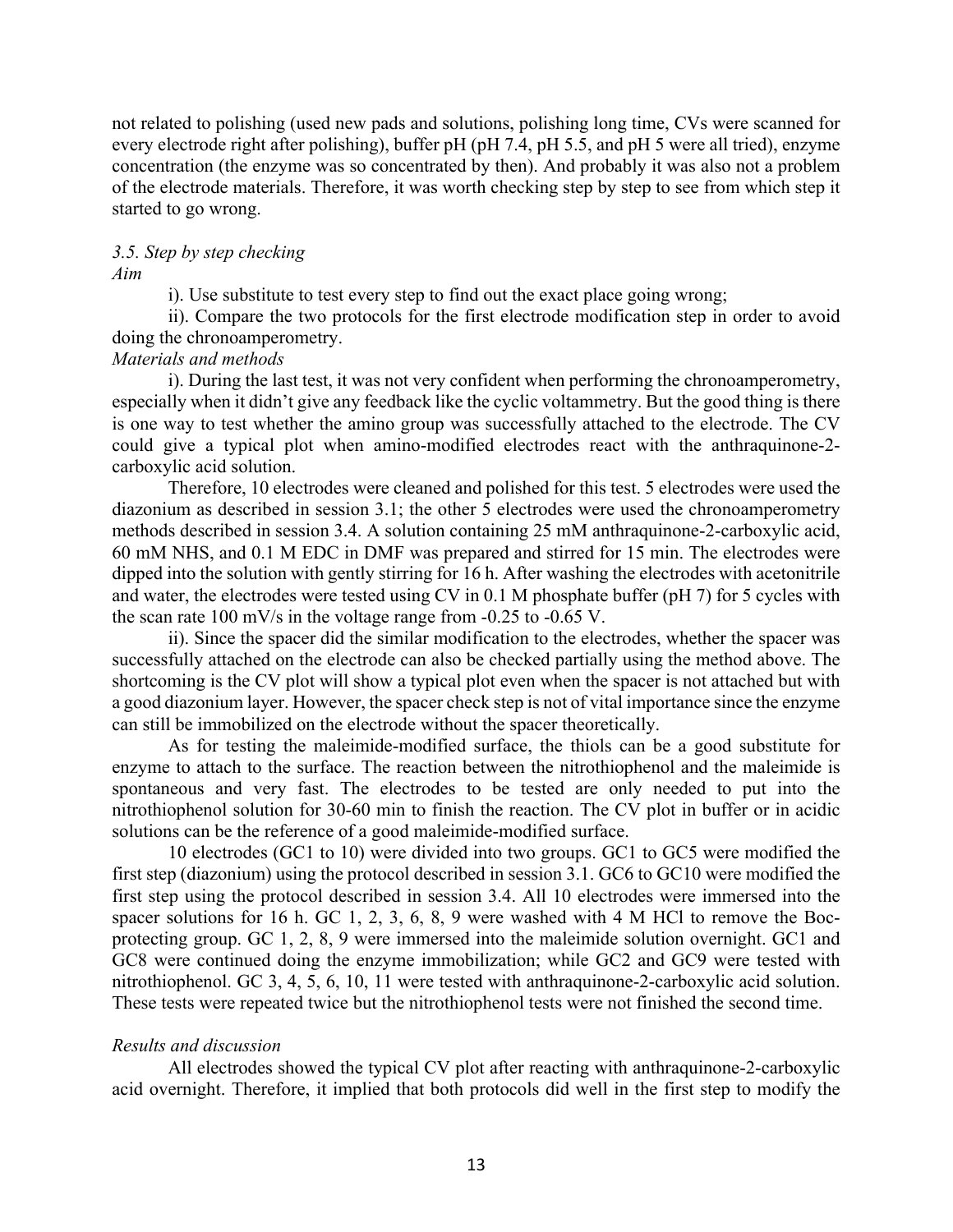electrode with amino. However, after adding the anthraquinone-2-carboxylic acid solution, the electrodes all showed the typical plot (shown in appendix) no matter they were washed by HCl or not. This indicated that either the reaction itself could remove the Boc-protecting group or the Bocprotecting group was off during the normal procedure before the HCl washing. All electrodes with the spacers also showed the plot with anthraquinone-2-carboxylic acid solution. This implied that at least the first step modification was successful, but not sure about the spacer.

DET and MET tests for GC1 and GC8 still didn't have the lactose peak. The nitrothiophenol tests failed the first time and were not finished the second time. Therefore, it is not certain that the maleimide was linked successfully or not. And now there are two steps that may resulted in the failure of the enzyme immobilization: the maleimide linkage and the enzyme immobilization.

#### 4. Conclusions

The experiment results failed to prove our hypothesis. Actually, we encountered big difficulty even trying to immobilize the enzyme onto the electrode. Both protocols we used and both gold and glassy carbon electrodes we used had already been employed by other labs. Some of those labs are still using them and are having good results. I picked some results (mainly plots directly from the software) attached below in the appendix.

After trying to "debug" the protocol and refining the operations, I am certain that our operation was exact the same as the protocols derived from the published papers and also directly from other labs in Europe. The possible failure reasons are now narrowed down to the last step of electrode modification and the electrode immobilization. However, there must be some difference or details I was missing. The known differences include: i). Though we all use disk electrodes, the ones in the Austrian lab has a much smaller surface area than the other labs. This difference itself can make the response much smaller and make the immobilization process much more difficult; ii). The CDH enzyme we used was not the pure enzyme. For the purpose of testing our hypothesis, we modified the enzyme itself to control its immobilization direction to the electrode. This modification to the enzyme CDH may result in the enzyme incapable or more difficult to attach to the cross-linker.

Therefore, in my opinion, there are some experiments worth trying if the project needs to continue: i). Run the last test again and finish testing the maleimide modification. By doing this, we can either narrow down the problem to the enzyme immobilization step, or to the maleimide linking step; ii). Try either of the two protocols with either gold or glassy carbon electrodes, but with the native CDH enzyme instead of the modified ones. If the native enzyme works, then the whole experiment I did in Austria meant nothing. If the native enzyme doesn't work, then the focus can go back to the test i) to figure out how to solve the problem.

#### 5. Acknowledgement

I want to thank Marshall Scholarship Plan for this great opportunity to do research in BOKU. I am also very grateful for Dr. Roland Ludwig and Dr. Su Ma in BOKU for all the support and guidance in this research. I also appreciate Andre from BOKU international office for his help.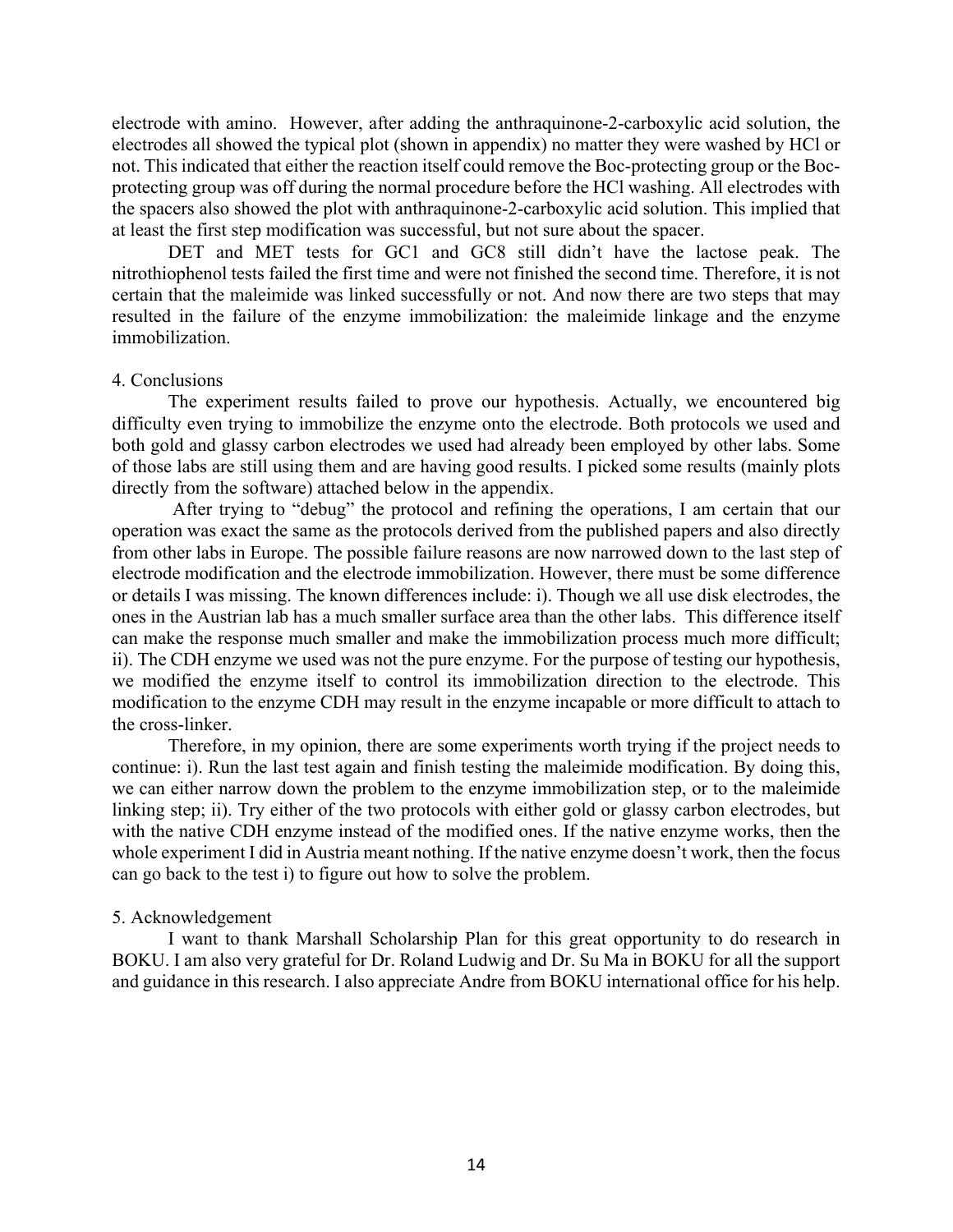6. Appendix Here are some figures from this research.



Figure 1. Typical cyclic voltammograms at AQ-modified gold electrode in 0.1 M phosphate buffer (pH 7). The electrode potential was swept from -0.3 to -0.6 V vs. SCE (5 cycles) at different scan rates: 25, 50, 100, 150 and 200 mV/s. The inset shows a plot of the peak currents as a function of scan rate. This plot was used as a reference to test the amino-modification using anthraquinone-2 carboxylic acid solution.



Figure 2. Typical cyclic voltammograms at NTP-modified gold electrode in 0.5 M sulfuric acid. The electrode potential was swept from 0.2 to -0.3 V, and then to 0.6 vs. SCE at 50 mV/s. This plot was used as a reference to test the maleimide modification using nitrothiophenol.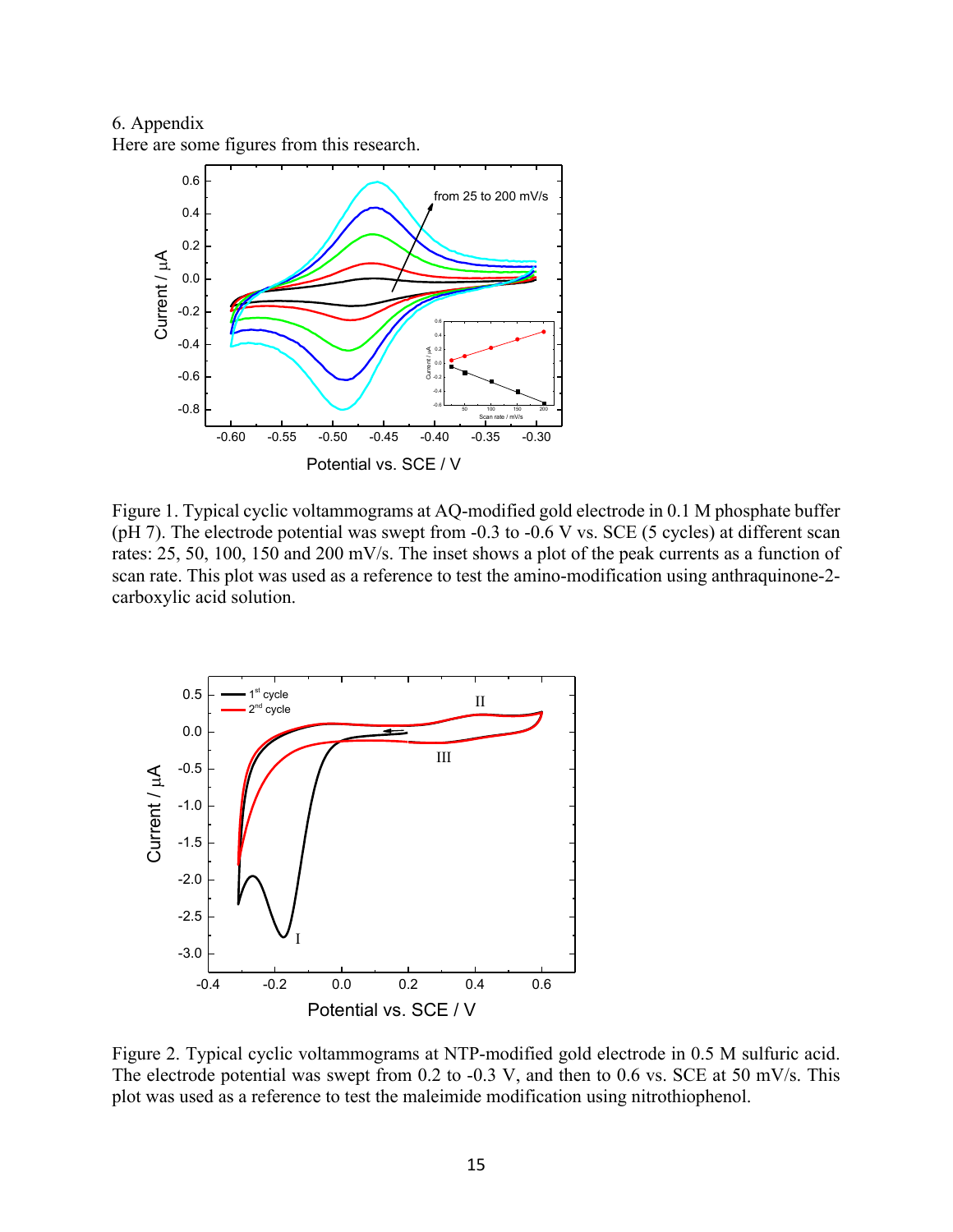

Figure 3. Examples of the DET results that couldn't tell the difference between buffer with lactose and without lactose. These data were from the last set of experiment described in session 3.5.



last experiment described in session 3.5, but they clearly showed the reaction process.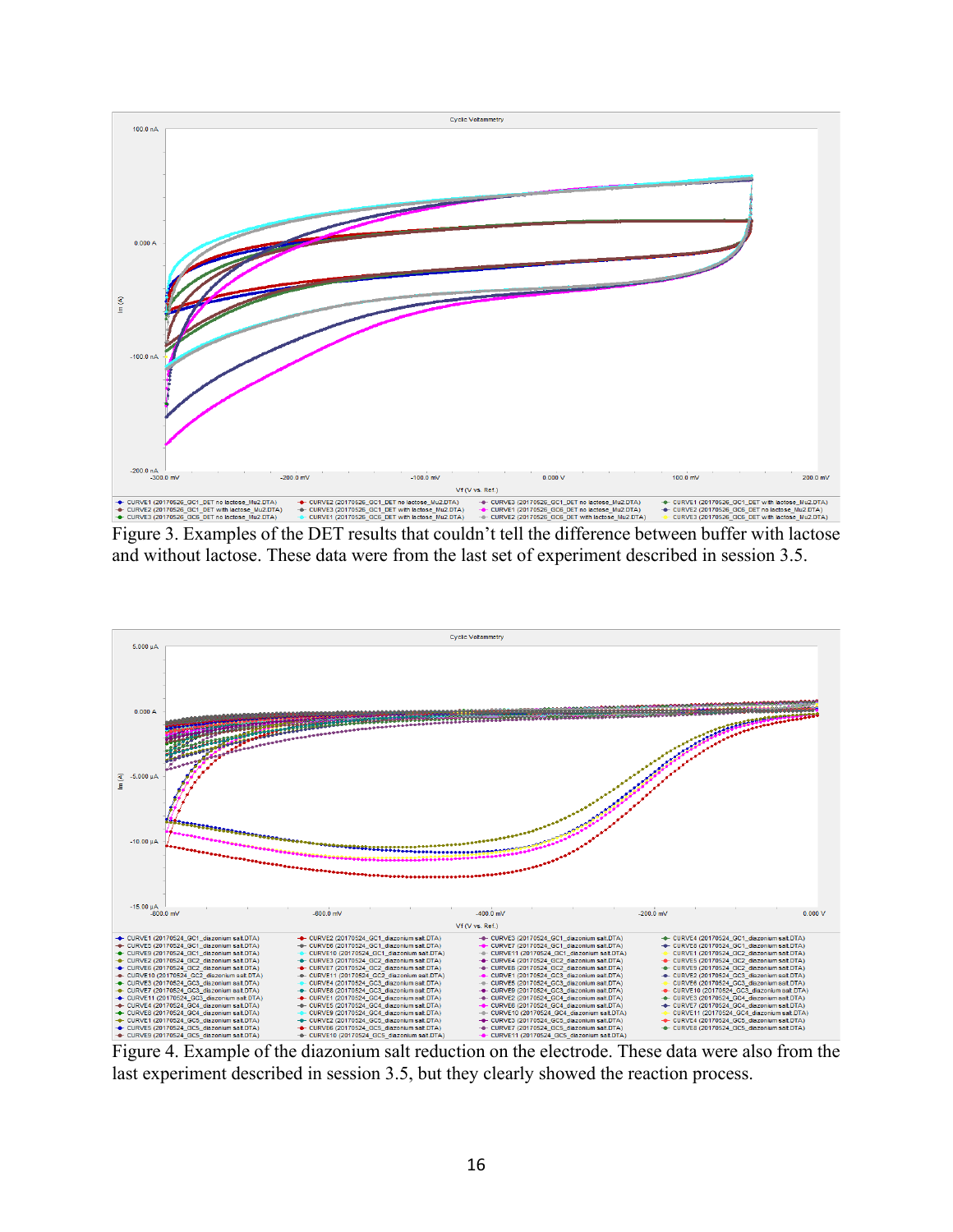

Figure 5. Example of the chronoamperometry. Compared with this, figure 4 gave a feedback with more direct information of how the process went

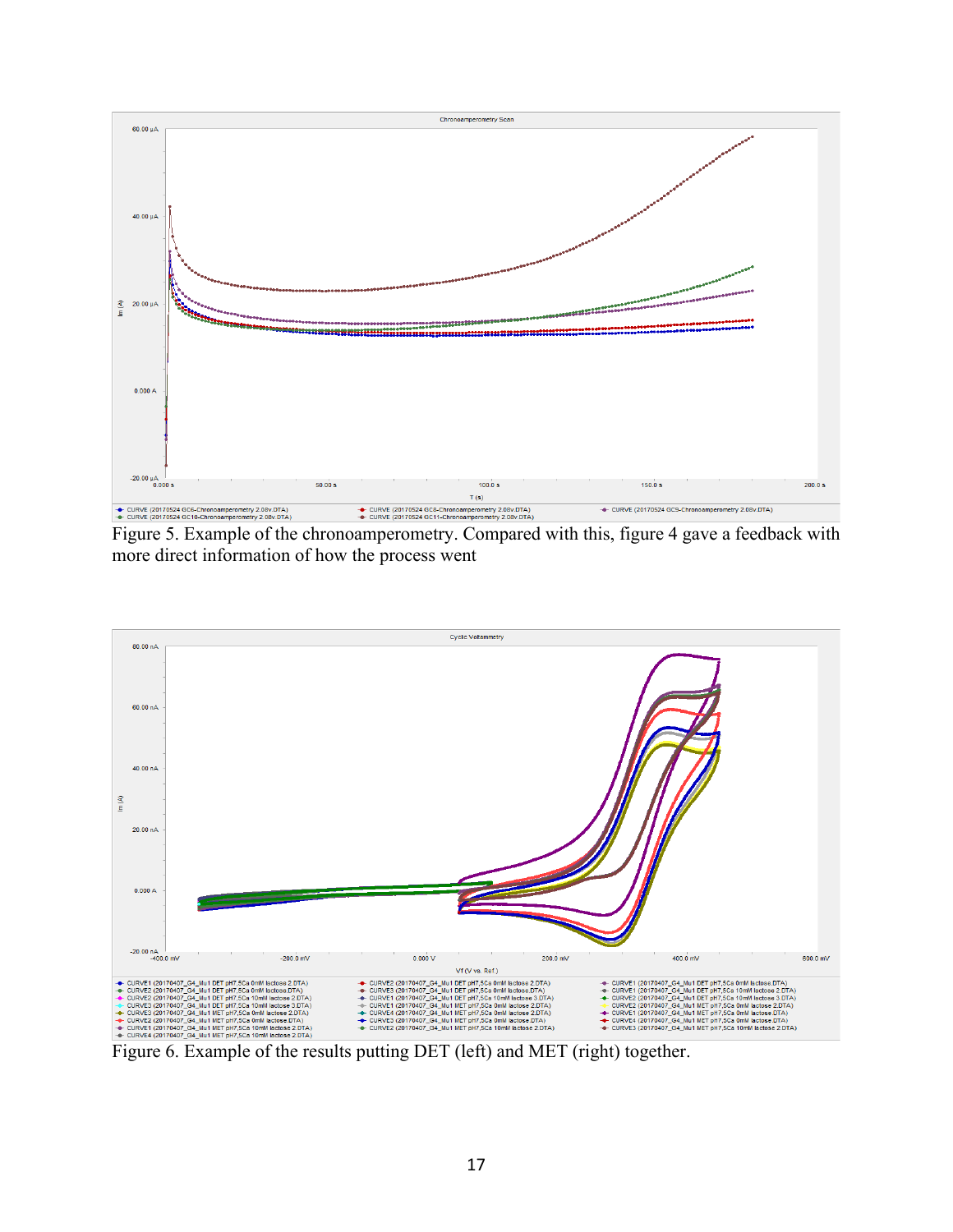7. References

- Bahadır, E.B., Sezgintürk, M.K., (2015). Applications of commercial biosensors in clinical, food, environmental, and biothreat/biowarfare analyses. Analytical biochemistry 478, 107-120.
- Barthelmebs, L., Calas-Blanchard, C., Istamboulie, G., Marty, J.-L., Noguer, T., (2010). Biosensors as analytical tools in food fermentation industry, *Bio-Farms for Nutraceuticals*. Springer, pp. 293-307.
- Biji, K., Ravishankar, C., Mohan, C., Gopal, T.S., (2015). Smart packaging systems for food applications: a review. Journal of food science and technology 52, 6125-6135.
- Bollella, P., Mazzei, F., Favero, G., Fusco, G., Ludwig, R., Gorton, L., Antiochia, R., (2017). Improved DET communication between cellobiose dehydrogenase and a gold electrode modified with a rigid self-assembled monolayer and green metal nanoparticles: The role of an ordered nanostructuration. Biosens Bioelectron 88, 196-203.
- Cipri, A., Schulz, C., Ludwig, R., Gorton, L., del Valle, M., (2016). A novel bio-electronic tongue using different cellobiose dehydrogenases to resolve mixtures of various sugars and interfering analytes. Biosens Bioelectron 79, 515-521.
- Corcuera, J.I.R.D., (2003). Biosensors, *Encyclpedia of Agricultural, Food, and Biological Engineering*.
- Corcuera, J.I.R.D., (2015). Electrochemical Biosensors, *Encyclopedia of Agricultural, Food, and Biological Engineering, Second Edition*.
- Felice, A.K., Sygmund, C., Harreither, W., Kittl, R., Gorton, L., Ludwig, R., (2013). Substrate specificity and interferences of a direct-electron-transfer-based glucose biosensor. J Diabetes Sci Technol 7, 669-677.
- Ferri, S., Kojima, K., Sode, K., (2011). Review of glucose oxidases and glucose dehydrogenases: a bird's eye view of glucose sensing enzymes. SAGE Publications.
- Goode, J., Rushworth, J., Millner, P., (2014). Biosensor regeneration: a review of common techniques and outcomes. Langmuir 31, 6267-6276.
- Guo, L.-H., Allen, H., Hill, O., (1991). Direct electrochemistry of proteins and enzymes. Advances in inorganic chemistry 36, 341-375.
- Gürsoy, O., Çelik, G., Gürsoy, S.Ş., (2014). Electrochemical Biosensor Based on surfactant doped polypyrrole (PPy) matrix for lactose determination. Journal of Applied Polymer Science 131.
- Halalipour, A., Duff, M.R., Howell, E.E., Reyes-De-Corcuera, J.I., (2016). Glucose oxidase stabilization against thermal inactivation using high hydrostatic pressure and hydrophobic modification. Biotechnology and Bioengineering.
- Jasti, L.S., Dola, S.R., Fadnavis, N.W., Addepally, U., Daniels, S., Ponrathnam, S., (2014). Coimmobilized glucose oxidase and β-galactosidase on bovine serum albumin coated allyl glycidyl ether (AGE)–ethylene glycol dimethacrylate (EGDM) copolymer as a biosensor for lactose determination in milk. Enzyme and microbial technology 64, 67-73.
- Kovacs, G., Ortiz, R., Coman, V., Harreither, W., Popescu, I.C., Ludwig, R., Gorton, L., (2012). Influence of SAM structure on direct electron transfer at Au electrodes modified with cellobiose dehydrogenase from Neurospora Crassa. Rev Roum Chim 57, 361-368.
- Ludwig, R., Ortiz, R., Schulz, C., Harreither, W., Sygmund, C., Gorton, L., (2013). Cellobiose dehydrogenase modified electrodes: advances by materials science and biochemical engineering. Anal Bioanal Chem 405, 3637-3658.
- Matsumura, H., Ortiz, R., Ludwig, R., Igarashi, K., Samejima, M., Gorton, L., (2012). Direct Electrochemistry of Phanerochaete chrysosporium Cellobiose Dehydrogenase Covalently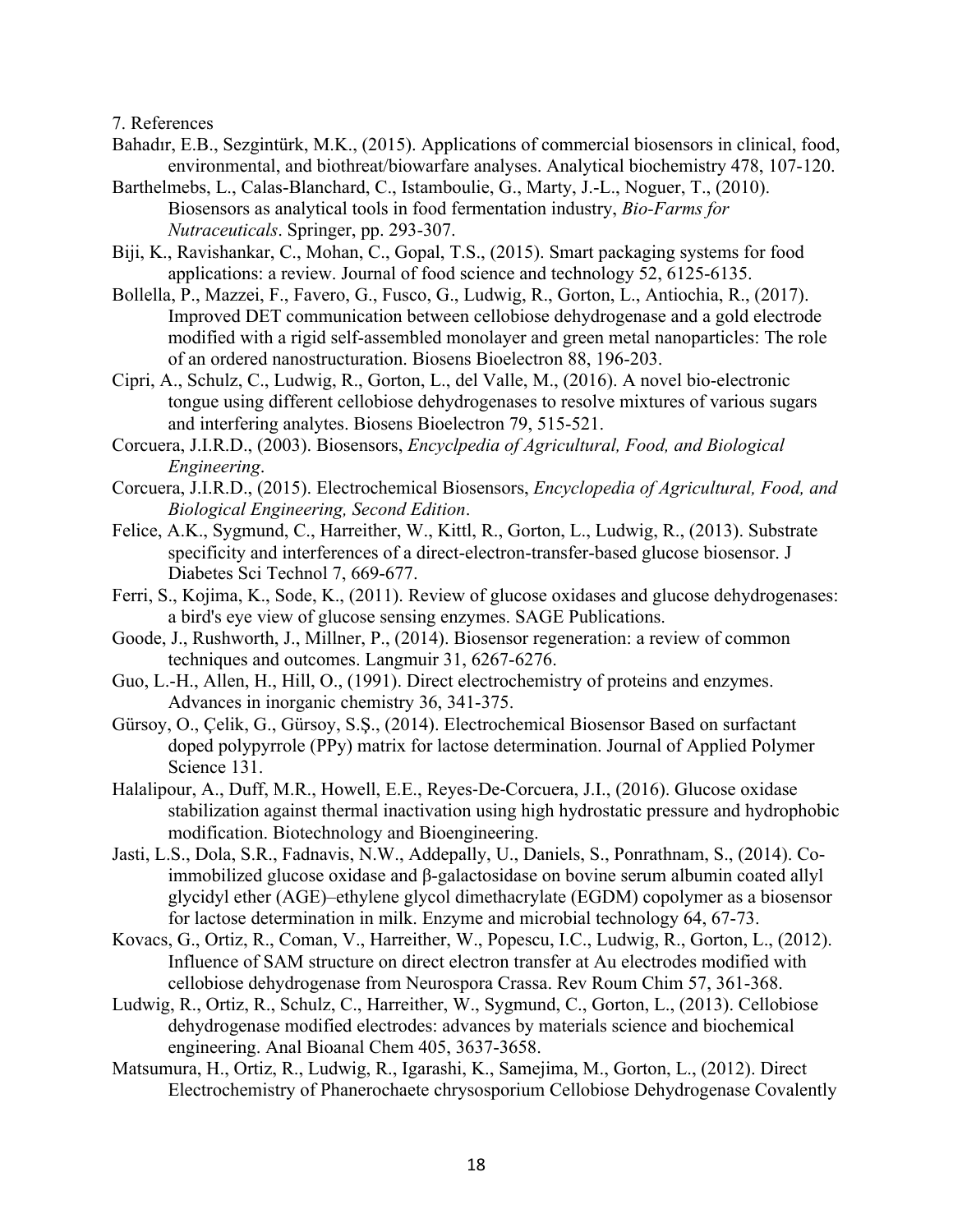Attached onto Gold Nanoparticle Modified Solid Gold Electrodes. Langmuir 28, 10925- 10933.

- Narsaiah, K., Jha, S.N., Bhardwaj, R., Sharma, R., Kumar, R., (2012). Optical biosensors for food quality and safety assurance—a review. Journal of food science and technology 49, 383-406.
- Ortiz, R., Matsumura, H., Tasca, F., Zahma, K., Samejima, M., Igarashi, K., Ludwig, R., Gorton, L., (2012). Effect of Deglycosylation of Cellobiose Dehydrogenases on the Enhancement of Direct Electron Transfer with Electrodes. Analytical chemistry 84, 10315-10323.
- Schulz, C., Kittl, R., Ludwig, R., Gorton, L., (2016). Direct Electron Transfer from the FAD Cofactor of Cellobiose Dehydrogenase to Electrodes. Acs Catal 6, 555-563.
- Stoica, L., Dimcheva, N., Haltrich, D., Ruzgas, T., Gorton, L., (2005). Electrochemical investigation of cellobiose dehydrogenase from new fungal sources on Au electrodes. Biosens Bioelectron 20, 2010-2018.
- Stoica, L., Ludwig, R., Haltrich, D., Gorton, L., (2006). Third-generation biosensor for lactose based on newly discovered cellobiose dehydrogenase. Analytical chemistry 78, 393-398.
- Tasca, F., Gorton, L., Harreither, W., Haltrich, D., Ludwig, R., Noll, G., (2008). Direct electron transfer at cellobiose dehydrogenase modified anodes for biofuel cells. J Phys Chem C 112, 9956-9961.
- Tasca, F., Harreither, W., Ludwig, R., Gooding, J.J., Gorton, L., (2011). Cellobiose Dehydrogenase Aryl Diazoniunn Modified Single Walled Carbon Nanotubes: Enhanced Direct Electron Transfer through a Positively Charged Surface. Analytical chemistry 83, 3042-3049.
- Tasca, F., Ludwig, R., Gorton, L., Antiochia, R., (2013). Determination of lactose by a novel third generation biosensor based on a cellobiose dehydrogenase and aryl diazonium modified single wall carbon nanotubes electrode. Sensor Actuat B-Chem 177, 64-69.
- Wang, J., (2005). Nanomaterial-based electrochemical biosensors. Analyst 130, 421-426.
- Zafar, M.N., Safina, G., Ludwig, R., Gorton, L., (2012). Characteristics of third-generation glucose biosensors based on Corynascus thermophilus cellobiose dehydrogenase immobilized on commercially available screen-printed electrodes working under physiological conditions. Anal Biochem 425, 36-42.
- Bahadır, E.B., Sezgintürk, M.K., (2015). Applications of commercial biosensors in clinical, food, environmental, and biothreat/biowarfare analyses. Analytical biochemistry 478, 107-120.
- Barthelmebs, L., Calas-Blanchard, C., Istamboulie, G., Marty, J.-L., Noguer, T., (2010). Biosensors as analytical tools in food fermentation industry, *Bio-Farms for Nutraceuticals*. Springer, pp. 293-307.
- Biji, K., Ravishankar, C., Mohan, C., Gopal, T.S., (2015). Smart packaging systems for food applications: a review. Journal of food science and technology 52, 6125-6135.
- Corcuera, J.I.R.D., (2003). Biosensors, *Encyclpedia of Agricultural, Food, and Biological Engineering*.
- Corcuera, J.I.R.D., (2015). Electrochemical Biosensors, *Encyclopedia of Agricultural, Food, and Biological Engineering, Second Edition*.
- De Corcuera, J.R., Cavalieri, R., Powers, J., (2005). Improved platinization conditions produce a 60-fold increase in sensitivity of amperometric biosensors using glucose oxidase immobilized in poly-o-phenylenediamine. Journal of Electroanalytical Chemistry 575, 229-241.